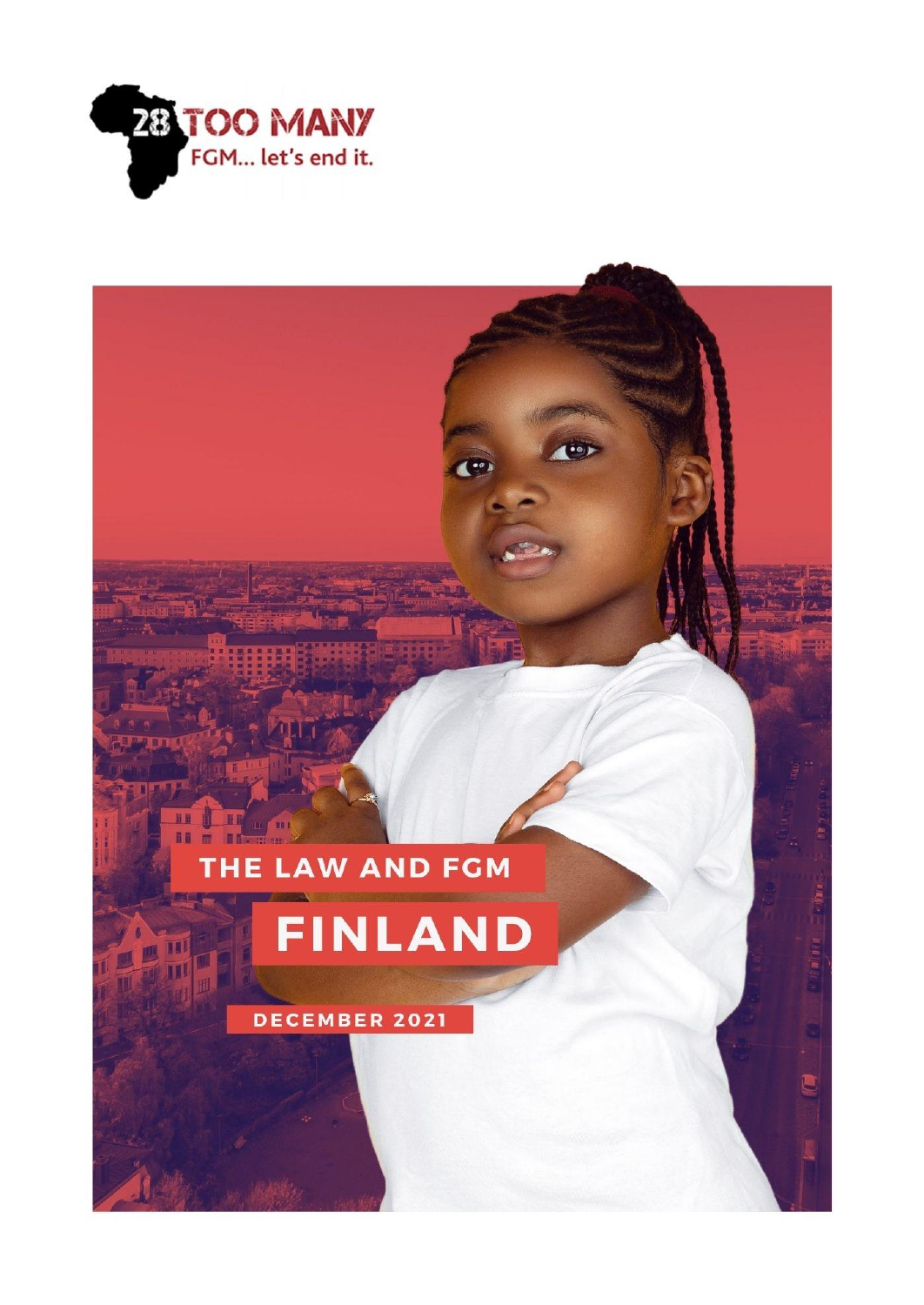# **National Legal Framework**

### **Overview of National Legal Framework in Finland**

#### *National legislation:*

| X                 | Specific law/provision criminalising FGM                                   |
|-------------------|----------------------------------------------------------------------------|
| $\times$          | Provides a definition of FGM                                               |
| $\checkmark$      | Criminalises the performance of FGM                                        |
| $\checkmark$      | Criminalises the procurement, arrangement and/or assistance of acts of FGM |
| $\checkmark$      | Obligation to report incidents of FGM to the authorities                   |
| $\checkmark$      | Criminalises the participation of medical professionals in acts of FGM     |
| $\times$          | Extraterritorial application regardless of double criminality              |
| In certain cases. |                                                                            |

## **Introduction**

Finland is a country in northern Europe with an estimated population of 5.5 million.<sup>1</sup> Finland is a unitary republic with a parliamentary democracy. It has a civil-law legal system.

### **FGM Prevalence**

In 2019, the Ministry of Social Affairs and Health published the *Action plan for the prevention of Female Genital Mutilation* (the *Action Plan*). In this Action Plan, it is estimated that approximately 10,000 women and girls living in Finland have undergone female genital mutilation (*FGM*). Furthermore, it is estimated that between 645 and 3,075 girls up to the age of 18 are at risk of undergoing FGM.<sup>2</sup>

In addition, the **Constitution of Finland** provides some protection against FGM.

## **National Legal Framework**

### **General Law**

There is no specific law or provision criminalising FGM in Finland. However, in the **Action Plan**, the Finnish Government explicitly states that FGM violates the **Criminal Code of the Republic of Finland (1889, amended 2015)** (the *Criminal Code*),<sup>3</sup> confirming that FGM is criminalised in Finland under general criminal law.

FGM could qualify as 'assault', 'aggravated assault' or 'petty assault', depending on the consequences and nature of the assault, under **Articles 21:5, 21:6 and 21:7 of the Criminal Code**, respectively.

- Article 21:5(1) describes 'assault' as employing physical violence on another or, without such violence, injuring the health of another, causing pain to another or rendering another unconscious or into a comparable condition. This description could apply to all types of FGM.
- **Article 21:6(1)** prescribes that, to be 'aggravated assault', the assault must have, *inter alia*: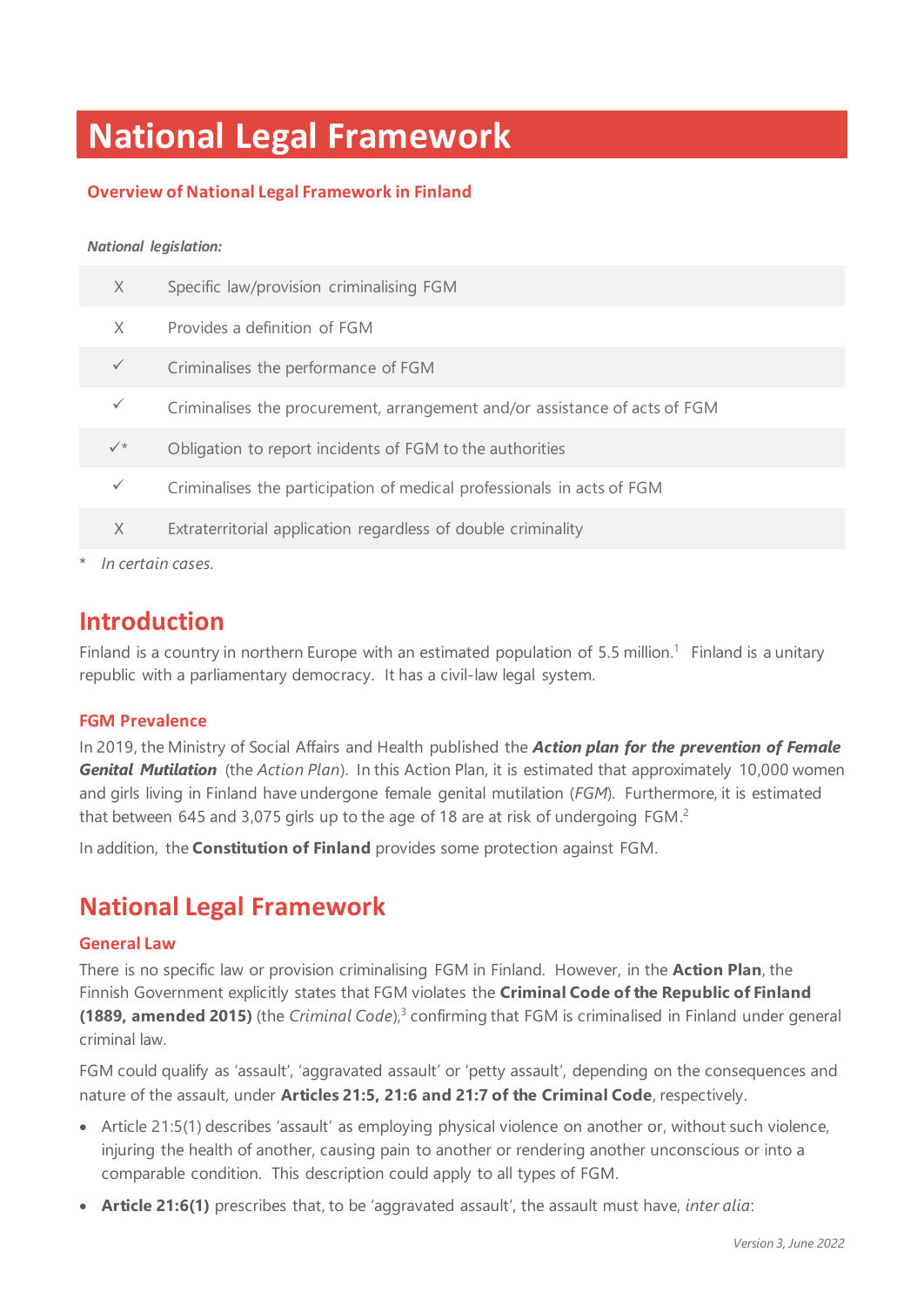o caused grievous bodily harm or serious illness, or placed another in mortal danger; or

- o been committed in a particularly brutal or cruel manner.
- The Criminal Code does not contain a provision defining 'grievous bodily harm'. However, considering the severity of injuries caused by FGM, particularly Types II and III, and the severe pain many forms of FGM without anaesthesia causes, this article could also very likely apply to FGM, particularly Types II and III.
- **Article 21:7** prescribes that an assault shall be considered 'petty' if the assault, when assessed as a whole and with due consideration to the minor significance of the violence, the violation of physical integrity, the damage to health or the other circumstances connected to the offence are of minor character. This could only apply to the lightest forms of FGM under the category of Type IV FGM, but would be (rather) inappropriate, considering that those forms are still a violation of physical integrity.

In addition to assault, where intent is presumed to exist, **Articles 21:10 and 21:11** also criminalise causing bodily harm through negligence and gross negligence. This could possibly apply in cases where parents did not provide adequate care to prevent others from performing FGM on their daughters, such as family members who are in favour of FGM

### **Definition of FGM**

The law does not contain a definition of 'FGM'. However, the **Action Plan** uses the definition and classifications of the World Health Organization and defines FGM as 'all procedures that involve partial or total removal of the female external genitalia, or other injury to the female genital organs for non-medical reasons'. 4

### **Women and Girls of All Ages**

The performance of FGM on women and girls of all ages has been criminalised in Finland. The law does not contain an age restriction for the offences under **Articles 21:5, 21:6, 21:7, 21:10 or 21:11 of the Criminal Code**.

### **Procuring, Aiding and Abetting**

Procuring, aiding and abetting FGM are criminalised in Finland through general criminal law.

Procuring FGM, when someone has a cutter (or any other person) perform FGM on the victim, most likely qualifies as 'instigation' under **Article 5:5 of the Criminal Code**. **Article 5:5** prescribes that anyone who persuades another person to commit an intentional offence or make a punishable attempt thereto shall be punishable as a perpetrator.

Aiding and abetting FGM may categorise someone as an 'accessory' to an offence under **Article 5:6**. **Article 5:6(1)** prescribes that anyone who, before or during the commission of an offence, intentionally furthers the commission or punishable attempt by another through advice, action or otherwise shall be punishable as an accessory on the basis of the same legal provision as the perpetrator. However, the sentence of an accessory is subject to **Article 6:8,** which mitigates the sentence.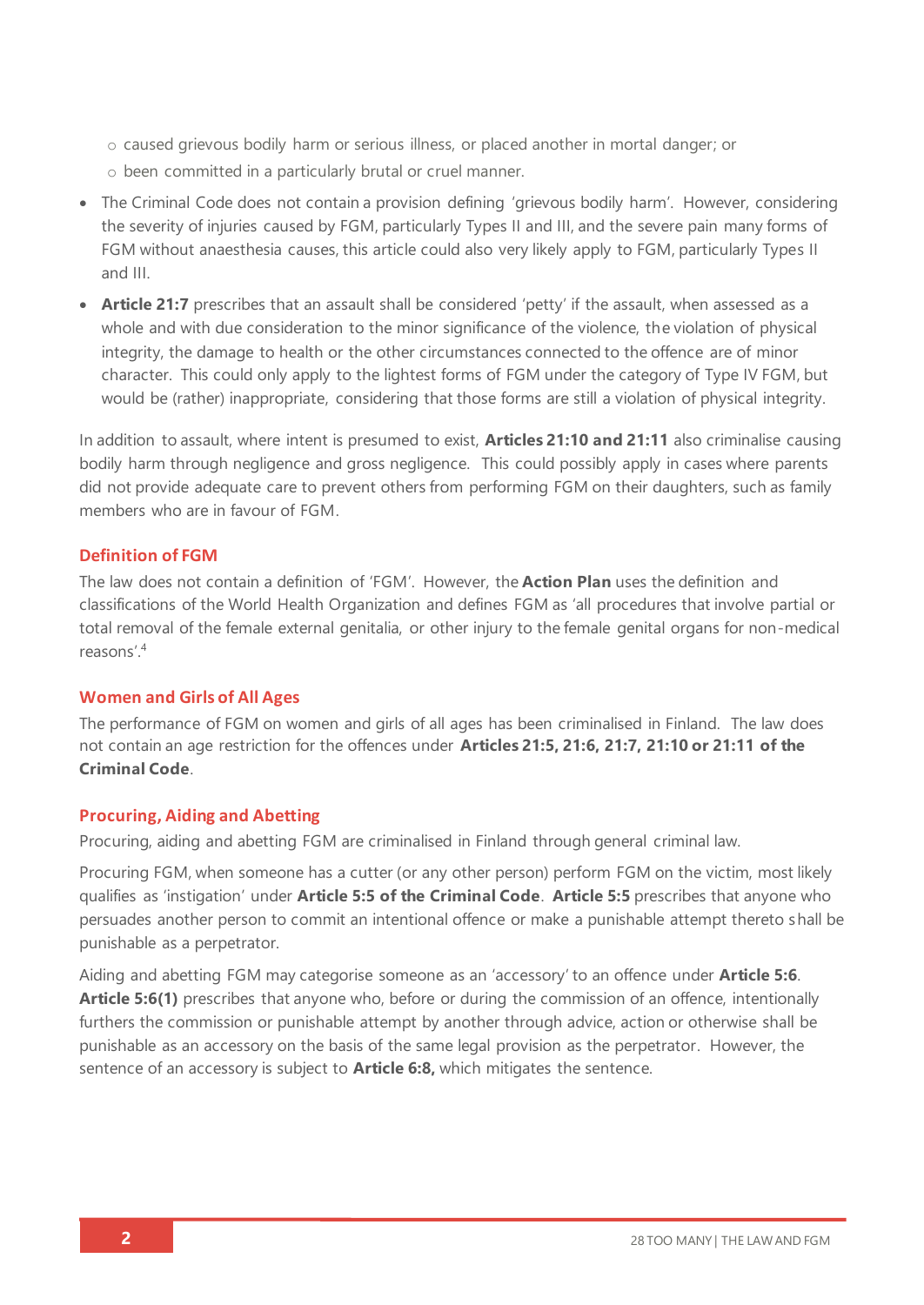### **Allowing the Use of Premises**

Allowing the use of premises for the purpose of FGM is potentially criminalised in Finland through general criminal law. Allowing the use of premises can be qualified as intentionally furthering the commission of an offence or an attempt thereto through action, thus applying to someone who allows the use of premises as an 'accessory' under **Article 5:6(1) of the Criminal Code**.

### **Providing or Possessing Tools**

Providing (specific) tools for the purpose of FGM is potentially criminalised in Finland through general criminal law. Providing (specific) tools can qualify as intentionally furthering the commission of an offence or an attempt thereto through action, thus categorising someone who provides (specific) tools as an 'accessory' under **Article 5:6(1) of the Criminal Code**.

Possessing (specific) tools for the purpose of FGM may be a criminal offence in Finland, but only if the specific instance of FGM qualifies as aggravated assault under **Article 21: 6**. **Article 21:6a(1)(1)** criminalises persons who have, *inter alia*, an instrument that is particularly suitable to be used as an instrument in the offence. This description would apply to persons who possess (specific) tools for the purpose of FGM, considering the likelihood of FGM falling under **Article 21:6** in relation to the cruelty and painfulness of the procedure. However, **Article 21:6a(2)** prescribes that preparing acts is not punishable if the danger of the commission of the offence has, for other than random reasons, been slight or if the person voluntarily has abandoned the preparation of the offence, prevented its continuation or otherwise negated the significance of his or her activity in the preparation of the offence.

### **Failure to Report FGM**

Whether or not failing to report FGM is a criminal offence depends on how the specific instance of FGM is qualified.

In cases where FGM qualifies as assault or petty assault, failure to report is not criminal.

In cases where FGM qualifies as aggravated assault, failure to report is criminal.

**Article 15:10 of the Criminal Code** criminalises failing to report serious offences and prescribes that anyone who knows of, *inter alia*, aggravated assault and fails to report it to the authorities, or to the endangered person or the authorities when there is still time to prevent the offence, is punishable if the offence or punishable attempt thereof is committed.

Though failure to report is not criminalised for assault and petty assault against a minor, there is a duty to notify under general civil law for certain professionals. **Article 25(1) of the Child Welfare Act** prescribes that all persons employed in social, healthcare, child day care, educational, police, fire-and-rescue and religious services have a duty to notify the municipal body responsible for social services, without delay and regardless of confidentiality provisions, if, in the course of their work, they discover that it is necessary to investigate the need of a child for child welfare on account of the child's need for care or circumstances endangering the child's development. Both the obligation to report under **Article 25(1) of the Child Welfare Act** and the abovementioned obligation to report under **Article 15:10 of the Criminal Code** override the obligation of professional secrecy of authorities.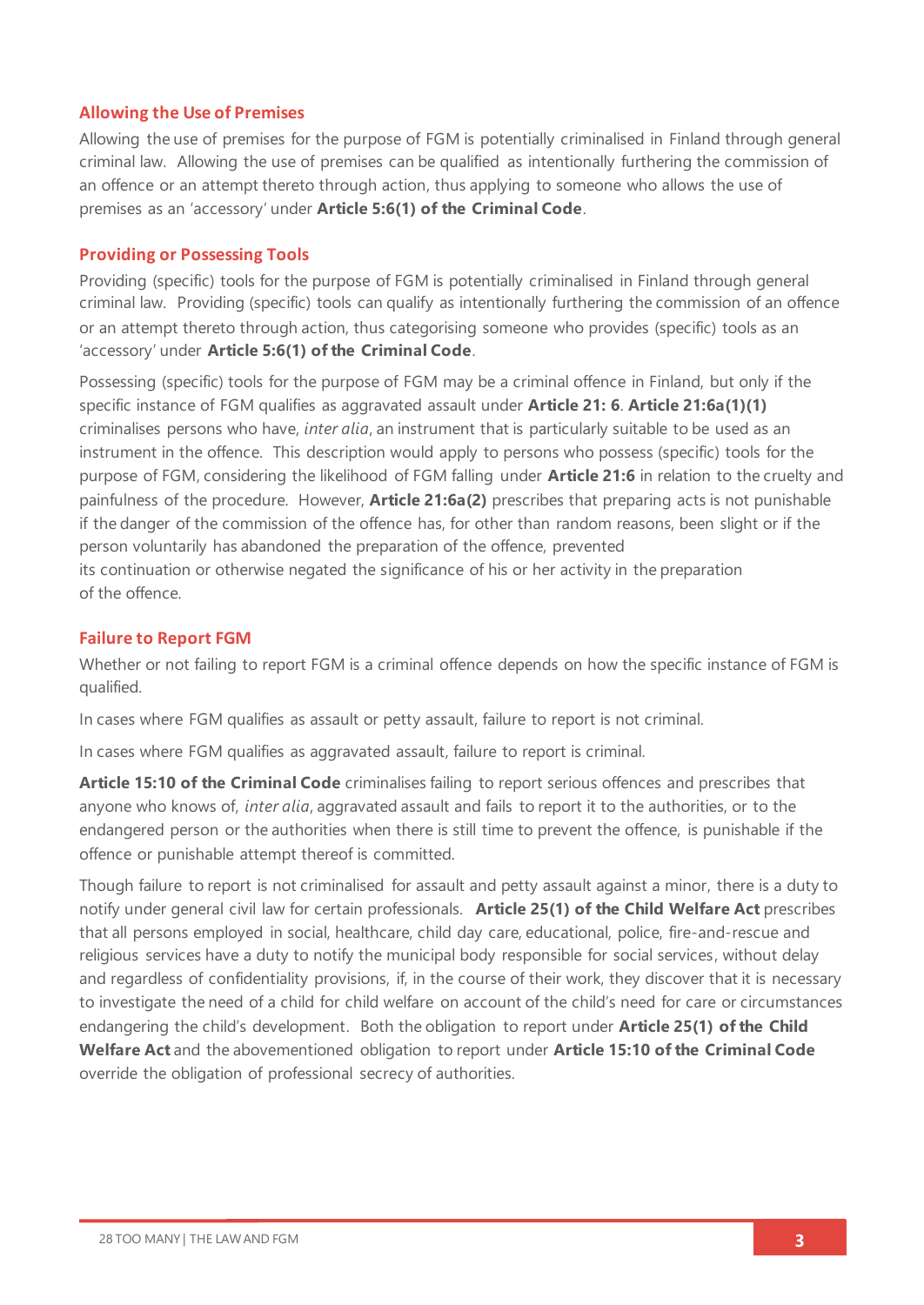### **Medicalised FGM**

Medicalised FGM is criminalised in Finland through general criminal law. Although there are provisions in the **Criminal Code** on medical malpractice by a licensed professional and medical quackery – **Articles 44:2 and 44:3** respectively **–** these do not seem appropriate in the context of FGM.

**Article 44:2** specifically states that it is inapplicable in a case where a provision prescribing a higher sentence also applies.

It is most likely that medicalised FGM would also be prosecuted in Finland under **Articles 21:5 and 21:6 of the Criminal Code**. FGM of a girl by a medical doctor could also result in the loss of that doctor's medical licence. 5

### **Extraterritoriality**

The **Criminal Code** extends extraterritorial application of Finnish criminal law to the commission of FGM abroad in certain cases, under the requirement of double criminality.

**Article 1:5** prescribes that Finnish law applies to an offence committed outside of Finland that has been directed at a Finnish national or a foreigner permanently resident in Finland if, under Finnish law, the act may be punishable by imprisonment for more than six months. However, **Article 1:11(1)** stipulates that **Article 1:5** is subject to the requirement of double criminality, which means that act must also be a criminal offence in the country where it took place. Thus, if the victim of FGM abroad has Finnish nationality or is a permanent resident of Finland, Finnish law only applies under the requirement of double criminality.

**Article 1:6(1)** prescribes that Finnish law applies to an offence committed outside of Finland by a Finnish national. **Article 1:6(2)** prescribes that a person who was a Finnish national at the time of the offence or is a Finnish national when the court proceedings start is deemed to be a Finnish national. **Article 1:6(3)(1)** adds that a person who was permanently resident in Finland at the time of the offence or is permanently resident in Finland at the beginning of the court proceedings is deemed an equivalent to a Finnish national for the purposes of this provision. **Article 1:11** also stipulates that **Article 1:6** is subject to the requirement of double criminality; however, under **Article 1:11(2)(8)**, *inter alia*, acts amounting to FGM under **Articles 21:5 and 21:6** form an exception to the requirement of double criminality in the perpetrator's case. Thus, if the perpetrator of FGM (qualified under **Articles 21:5 and 21:6**) abroad is a Finnish national or permanent resident of Finland, is so at the start of the court proceedings, or was so at the time of the offence the requirement of double criminality does not apply.

## **Penalties**

There are penalties for committing FGM and crimes related to FGM in Finland, dependent on which provision of the **Criminal Code** FGM can be prosecuted under in a specific instance.

- **Article 21:5(1)** prescribes a sentence of *up to two years' imprisonment or a fine* for assault.
- **Article 21:6(1)** prescribes a sentence of *one- to ten-years' imprisonment* for aggravated assault.
- **Article 21:7** prescribes a sentence of *a fine* for petty assault.
- **Article 21:10** prescribes a sentence of *up to six months' imprisonment or a fine* for inflicting bodily harm through negligence.
- **Article 21:11** prescribes a sentence of *up to two months' imprisonment or a fine* for inflicting grievous bodily harm through gross negligence.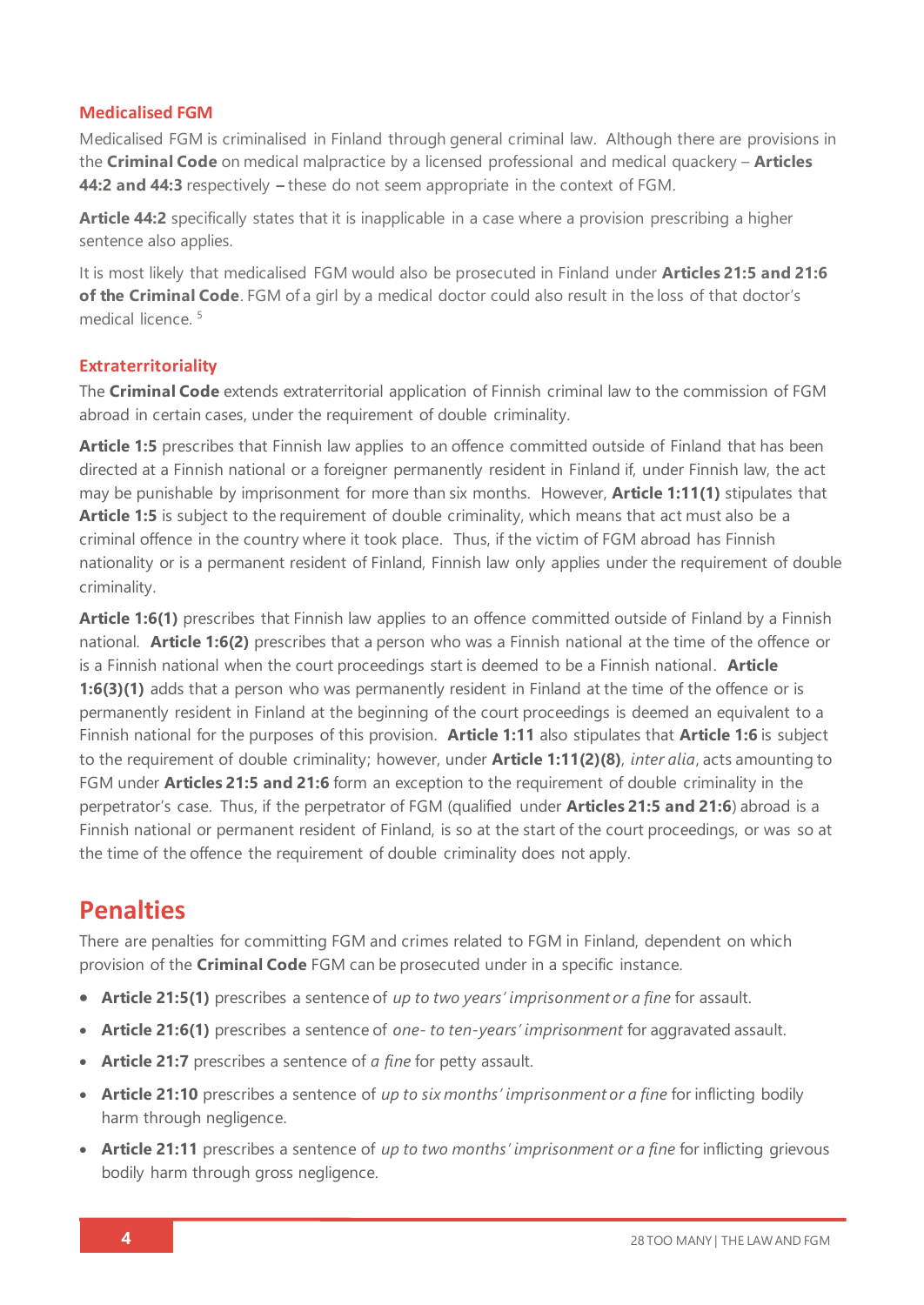Under **Article 5:5**, those who procure FGM are punishable as if they were the perpetrator and committed the offence themselves. Those who aid in and abet FGM may be punished with *at most three-quarters of the maximum sentence of imprisonment or a fine* and *at least the minimum sentence (if any) prescribed for the offence under Article 5:6 in conjunction with Articles 6:8(1)(3) and 6:8(2)*.

For those who possess (specific) tools or otherwise prepares FGM (if qualified under **Article 21:6** as aggravated assault), **Article 21:6a(1)** prescribes a sentence of *up to four years' imprisonment.*

## **Protection**

### **Protecting Uncut Girls and Women**

Under **Article 2:7** of **the Constitution of Finland**, everyone has the right to life, personal liberty, integrity and security. No one shall be sentenced to death, tortured or otherwise treated in a manner violating human dignity. The personal integrity of the individual shall not be violated, nor shall anyone be deprived of liberty arbitrarily or without a reason prescribed by an Act. A penalty involving deprivation of liberty may be imposed only by a court of law. The lawfulness of other cases of deprivation of liberty may be submitted for review by a court of law. The rights of individuals deprived of their liberty shall be guaranteed by an Act.

Uncut girls can be protected through child protection laws in general civil law. If the circumstances in which a child is being brought up are endangering the child's health and development, **Article 34 of the Child Welfare Act** prescribes that the municipal body responsible for social services must provide support in 'open care' in accordance with that chapter without delay. 'Open care' entails that the parents and the child, if above the age of 12, must consent to the suggested support measures and that the child remains at home. Under **Article 36(1)(9)**, support in open care may include any such service or support measure that is helpful to the child and family.

**Article 40(1)(1) of the Child Welfare Act** prescribes that children must be taken into care provided for them by the municipal body responsible for social services if their health or development is seriously endangered by lack of care or other circumstances in which they are being brought up. **Article 40(2)(1)** prescribes that a child can only be taken into care if alternative measures would not be suitable or possible for providing care in the interests of the child or if those measures have proved to be insufficient.

FGM of girls is a violation of sexual rights, based on the 1995 **International Planned Parenthood Federation (***IPPF***) Charter on Sexual and Reproductive Rights**. According to the 1951 **Geneva Convention relating to the Status of Refugees**, a refugee is a person who 'has a well-founded fear of being persecuted for reasons of race, religion, nationality, membership of a particular social group or political opinion'. Recently, there has been increasing attention to the particular problems faced by female refugees and recognition that sexual violence against women is a form of persecution. Indeed, the threat of FGM has sometimes been used as a justification for granting asylum, at least in the United States. There is currently no precedent in Finland, but in principle Finnish legislation allows for the need for protection in cases of gender-based persecution, including the threat of FGM.<sup>6</sup>

There are no specific or general laws protecting uncut women, aside from general criminal law.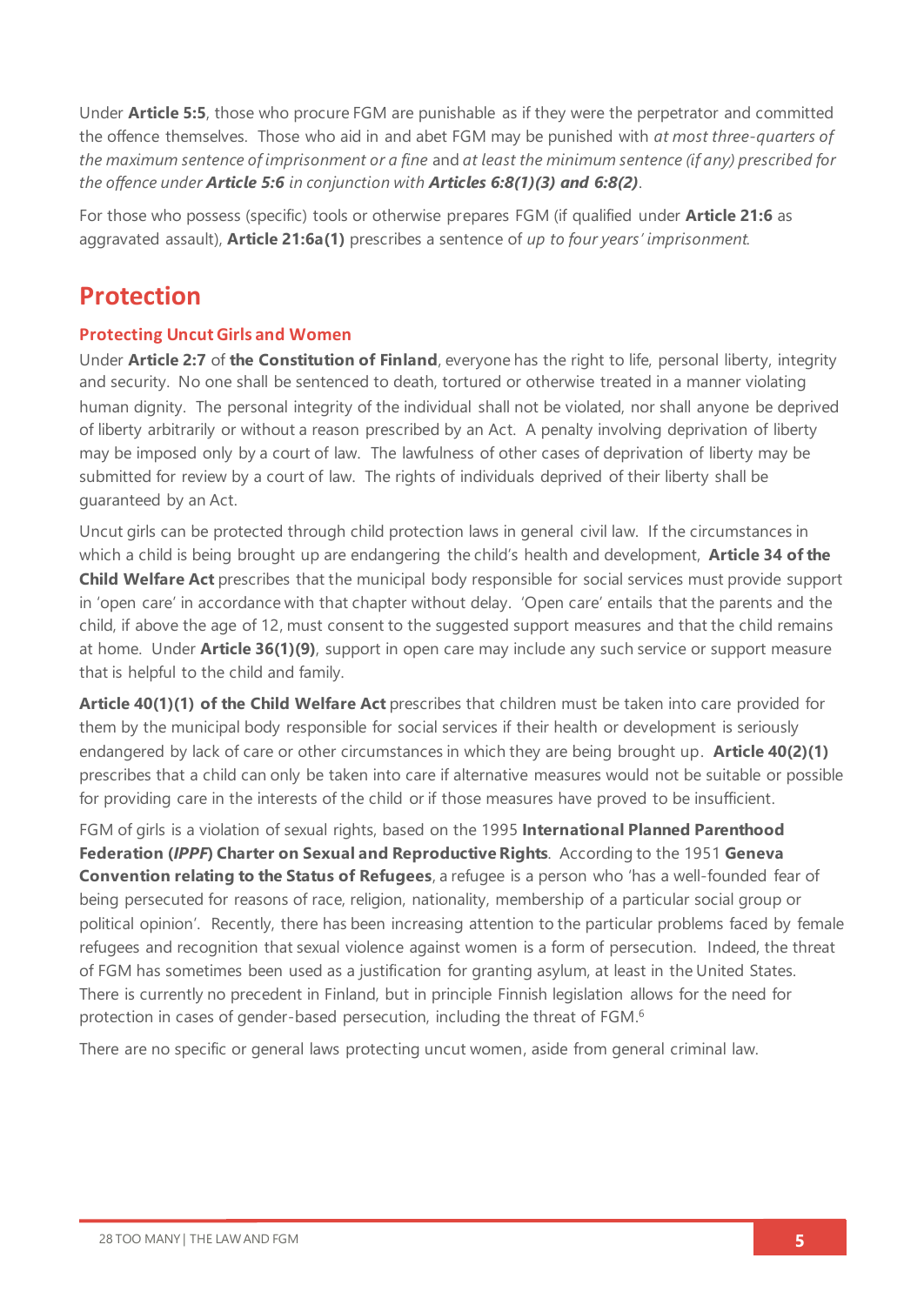### **Government Obligations**

In 2019, the **Action Plan** was published by the Finnish Ministry of Social Affairs and Health. The Action Plan includes, *inter alia*, the following points:

### *On prevention:*

- The counties/hospital districts will ensure sufficient resources for preventive healthcare, facilitating continuous client relationships, home visits and regular health examinations at maternity and childhealth clinics and in-school healthcare. The municipality's health services will ensure that primary healthcare services complete the actions listed above.
- Decision-makers in municipalities will allocate sufficient resources to municipal social services, making it possible to bring FGM up at least once with clients originating from countries where FGM is practised and to proceed to the child-welfare actions indicated in the guidelines if necessary.
- Municipalities with large numbers of residents originating from countries where FGM is practised will ensure that each unit has at least one professional responsible for preventing FGM with sufficient training for managing this role.
- Decision-makers will ensure that NGOs and projects are given sufficient support, allowing them to continue their preventive work.

### *On education:*

- Universities of applied sciences, universities and other vocational education-and-training providers will ensure that the FGM theme is incorporated in the curricula in the fields of social welfare and healthcare, education and police work. The online training produced by the National Institute for Health and Welfare will be used in the instruction, and a dedicated teaching package developed for this purpose will be used for training physicians.
- Universities of applied sciences, universities and other vocational education-and-training providers will develop additional and in-service training on the FGM theme and undertake to offer it to the students.
- Parties responsible for teaching will be encouraged to integrate the theme in the health education curricula for basic education and general upper-secondary schools, and larger packages on the theme will be offered for health-education textbooks.
- Supervisors and leading officeholders will enable professionals' participation in continued, additional and/or in-service training related to FGM.
- The National Institute for Health and Welfare will participate actively in FGM-information activities at national training events and in professional journals.
- The online training on FGM produced by the National Institute for Health and Welfare will be used as a foundation for vocational education and training and in-service training.
- The Ministry of Social Affairs and Health will secure sufficient resources for the National Institute for Health and Welfare, making it possible to carry out the actions listed above.

### *On the competences of relevant professionals in healthcare, social work, etc.:*

• The different ministries working together and leading officeholders, elected officials and political decision-makers will secure sufficient resources for organising training and enabling professionals to participate in it.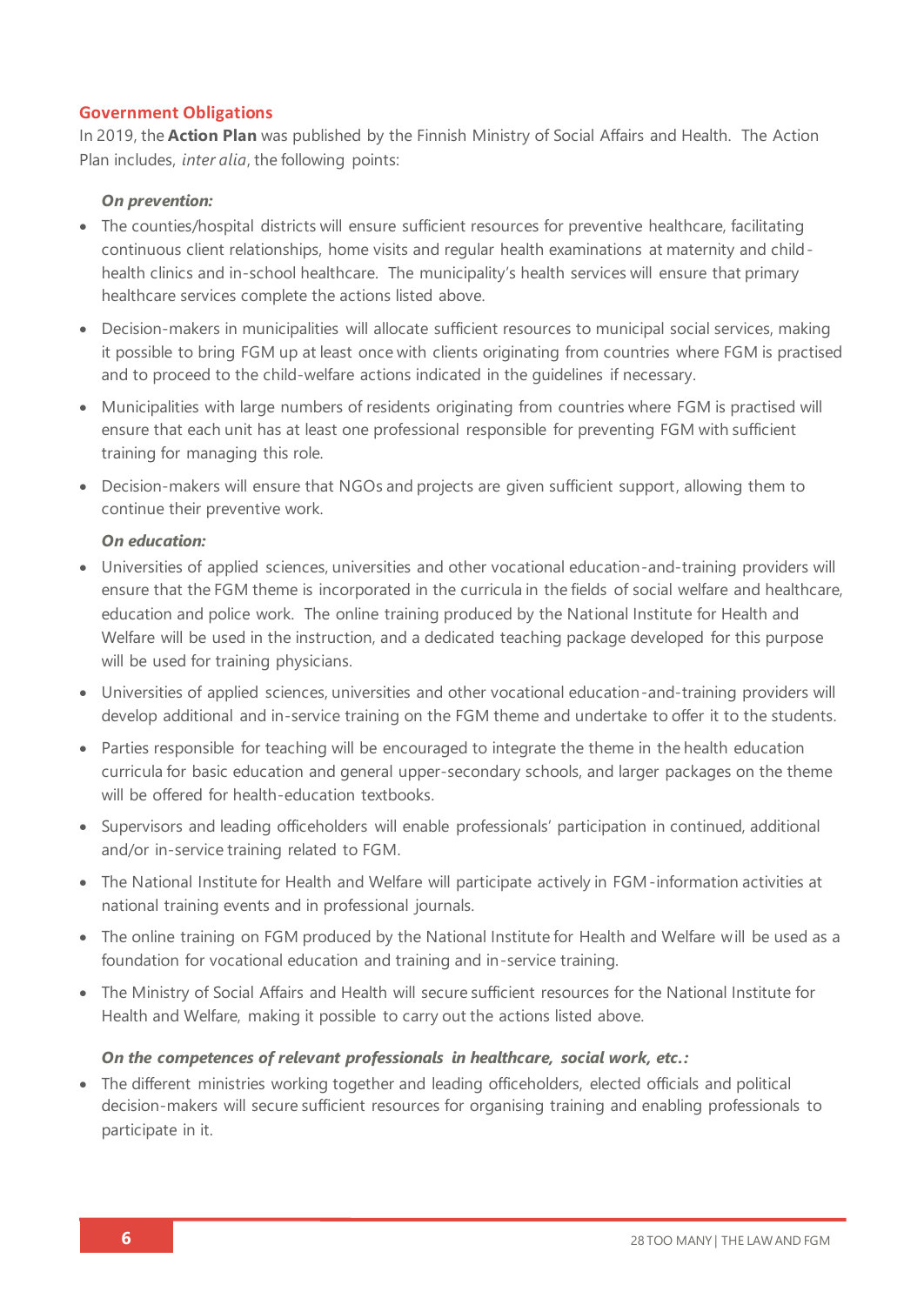- Leading officeholders, elected officials and political decision-makers will ensure that Finnish municipalities and cities have up-to-date guidelines on preventing FGM, which have also been included in regional crisis-response and operating models.
- Professionals encountering in their work girls and women who are at risk of or have undergone FGM will know how to, as indicated by their roles, talk about and prevent FGM, act when coming across a girl at risk of FGM and refer a client who has undergone FGM to treatment and de-infibulation, if necessary.
- Supervisors in social welfare and healthcare, early childhood education and care, schools, the reception system and the police will ensure that all professionals in these workplaces have access to up-to-date guidelines on what to do when coming across a girl at risk of FGM and where to find help and support for this situation.
- Supervisors will enable professionals to attend training related to the theme and reserve time for familiarisation with it. All professionals encountering the FGM theme in their work should complete the online training produced by the National Institute for Health and Welfare as a minimum level of training on FGM. Supervisors will ensure that professionals have the possibility of consulting other professionals across sectoral boundaries and opportunities for regional networking.
- NGOs' competency as instruction providers will also be utilised to maintain professionals' competence.

### *On cooperation and coordination:*

- Leading officeholders, elected officials and political decision-makers will ensure that municipalities and regions with large numbers of residents originating from countries where FGM is practised have operating models and cooperation networks for preventing FGM at the municipal and regional levels.
- Once a year, the Ministry of Social Affairs and Health, together with the National Institute for Health and Welfare, will convene an FGM working meeting, to which key contact persons of different actors will be invited to exchange information and engage in cooperation (of the Ministries, the Ministry of Social Affairs and Health, the Ministry of the Interior, the Ministry of Economic Affairs and Employment, the Ministry of Education and Culture, the Ministry of Justice and the Ministry for Foreign Affairs, as well as the Finnish Immigration Service, the National Institute for Health and Welfare, the Finnish National Agency for Education, social welfare and healthcare services, education and youth services, reception centres, the police, universities of applied sciences and universities, NGOs, and immigrant and religious communities).

The implementation of the Action Plan is the responsibility of the relevant ministries. The National Institute for Health Care and Welfare is tasked with monitoring the implementation of the Action Plan regularly. An evaluation of the Action Plan is not yet available. The National Institute for Health and Welfare and the Ministry of Social Affairs and Health will produce an interim evaluation in 2023 to examine the progress made.<sup>7</sup>

# **Implementation of The Law**

### **Court Cases**

There has been **one court case** in Finland related to FGM, in November 2019. However, the defendant was not found quilty due to a lack of evidence.<sup>8</sup>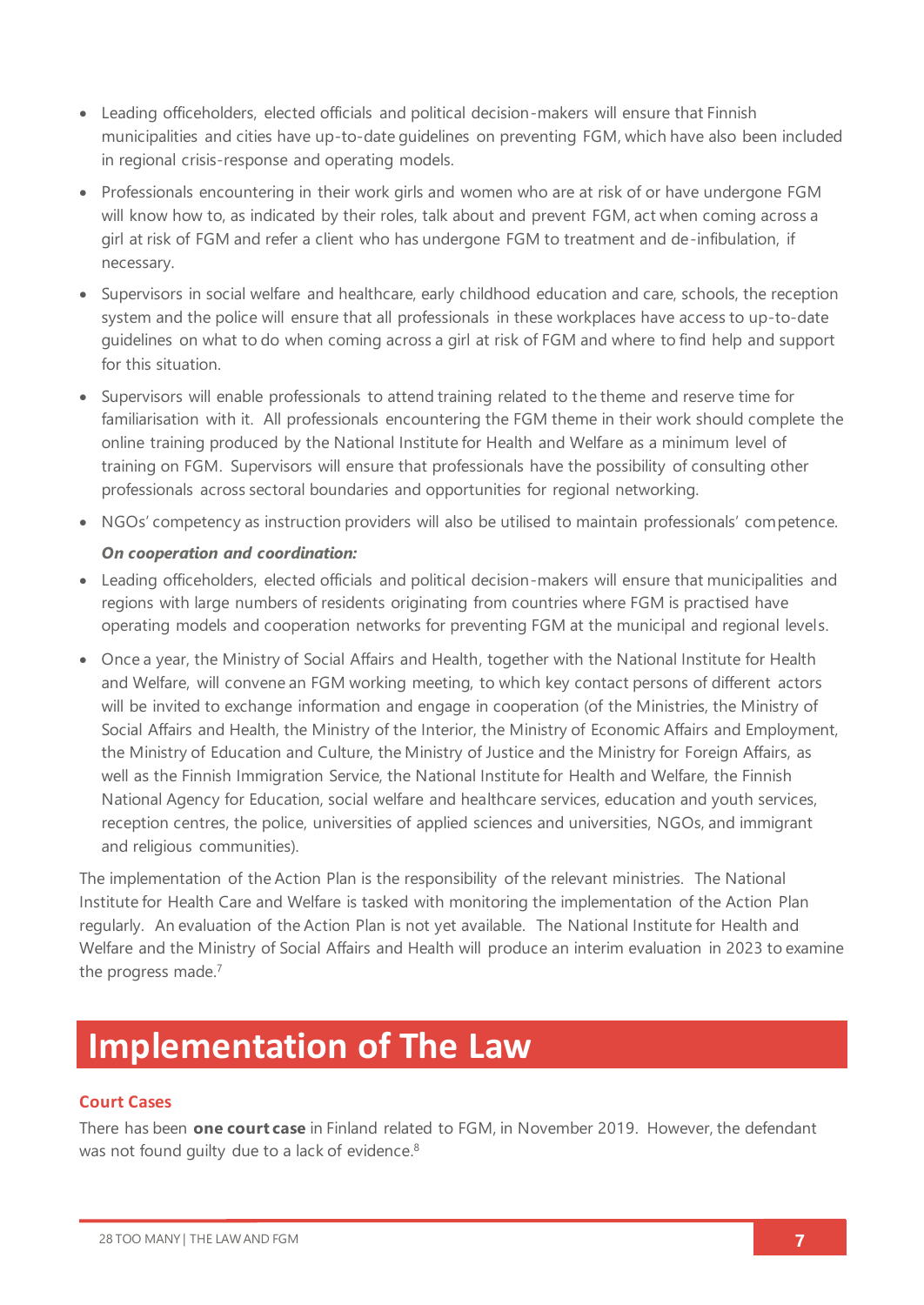# **Conclusions and Recommendations**

## **Conclusions**

The criminality of FGM and application of the **Criminal Code** to FGM has been confirmed by the Finnish Government in an **Action Plan on FGM**. FGM is most likely to fall under general assault laws. The law does not contain a definition of 'FGM'; however, the Action Plan uses the definition and classifications given by the WHO, covering all types of FGM. **Medicalised FGM** is not specifically addressed, but is likely to be covered by the general criminality of FGM.

**Procuring, aiding and abetting** FGM are criminalised in Finland through general criminal law.

The **failure to report** FGM has been criminalised in cases where the instance of FGM would qualify as aggravated assault. In other cases, there is an obligation under general civil law for relevant professionals to report cases where FGM has been performed or may be performed imminently.

The Criminal Code extends **extraterritorial application** to the performance of FGM abroad, regardless of double criminality, if the *perpetrator* has Finnish nationality or is a resident of Finland. If only the *victim* has Finnish nationality or is a resident of Finland, double criminality is required.

### **Recommendations**

We recommend that Finland remove the requirement of double criminality in cases where FGM has been performed abroad and only the victim has Finnish nationality or is a resident of Finland.

We also recommend that Finland instate a system similar to the British Female Genital Mutilation Protection Orders to guarantee the efficient protection of girls and women at risk of FGM and other harmful traditional practices.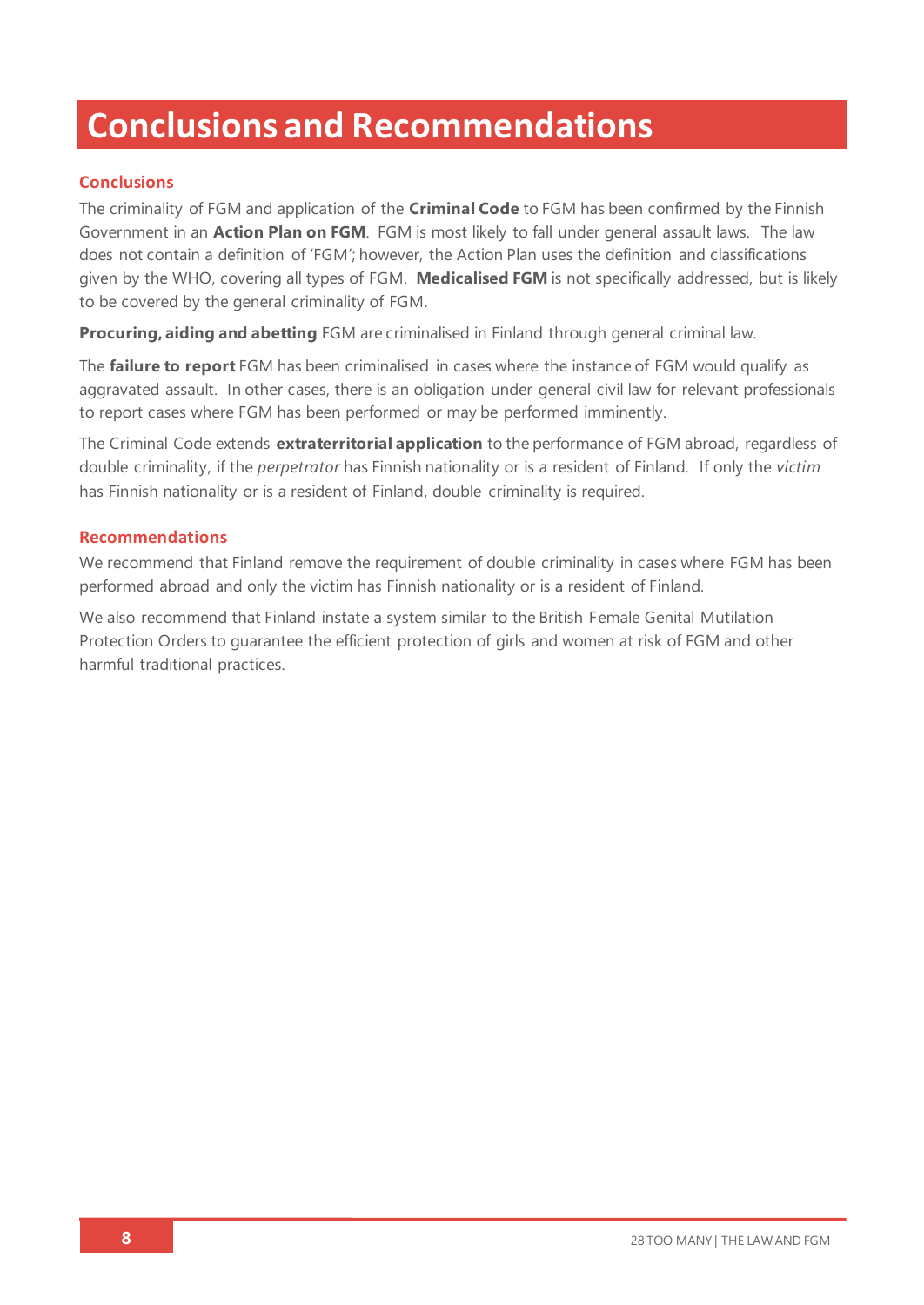# **Appendix I: International and Regional Treaties**

| <b>FINLAND</b>                                                                                                    | <b>Signed</b>        | Ratified/<br><b>Acceded</b> | <b>Reservations on</b><br>reporting? |  |  |
|-------------------------------------------------------------------------------------------------------------------|----------------------|-----------------------------|--------------------------------------|--|--|
| <b>International</b>                                                                                              |                      |                             |                                      |  |  |
| <b>International Covenant on Civil &amp; Political Rights</b><br>$(1966)$ (ICCPR) <sup>9</sup>                    | $\checkmark$<br>1967 | $\checkmark$<br>1975        | <b>No</b>                            |  |  |
| <b>International Covenant on Economic, Social &amp;</b><br>Cultural Rights (1966) (ICESCR) <sup>10</sup>          | $\checkmark$<br>1967 | $\checkmark$<br>1975        | No                                   |  |  |
| <b>Convention on the Elimination of All forms of</b><br>Discrimination Against Women (1979) (CEDAW) <sup>11</sup> | $\checkmark$<br>1980 | $\checkmark$<br>1986        | <b>No</b>                            |  |  |
| Convention on the Rights of the Child (1989) (CRC) <sup>12</sup>                                                  | $\checkmark$<br>1990 | $\checkmark$<br>1991        | No                                   |  |  |
| The UN Universal Declaration of Human Rights <sup>13</sup>                                                        | $\checkmark$<br>1948 | $\checkmark$<br>1948        | No                                   |  |  |
| <b>Regional</b>                                                                                                   |                      |                             |                                      |  |  |
| <b>Istanbul Convention<sup>14</sup></b>                                                                           | $\checkmark$<br>2011 | $\checkmark$<br>2015        | Yes*                                 |  |  |
| European Convention on Human Rights <sup>15</sup>                                                                 | $\checkmark$<br>1989 | $\checkmark$<br>1990        | No                                   |  |  |
| <b>Charter of Fundamental Rights of the European</b><br>Union $16$                                                | $\checkmark$<br>2000 | $\checkmark$<br>2000**      | <b>No</b>                            |  |  |

**\*** *Pursuant to Article 78, paragraph 2, of the Convention, the Government of the Republic of Finland declares that Finland reserves the right not to apply Article 55, paragraph 1, to petty assault when the offence is committed against a person other than the person referred to in Chapter 21, Section 16, subsection 1, of the Criminal Code of Finland.*

*\*\* The Charter of Fundamental Rights of the European Union achieved legal status in EU member states when the Treaty of Lisbon entered into force in December 2009. The Charter was last updated in 2012.*

**'Signed'**: a treaty is signed by countries following negotiation and agreement of its contents.

**'Ratified'**: once signed, most treaties and conventions must be ratified (i.e. approved through the standard national legislative procedure) to be legally effective in that country.

**'Acceded'**: when a country ratifies a treaty that has already been negotiated by other states.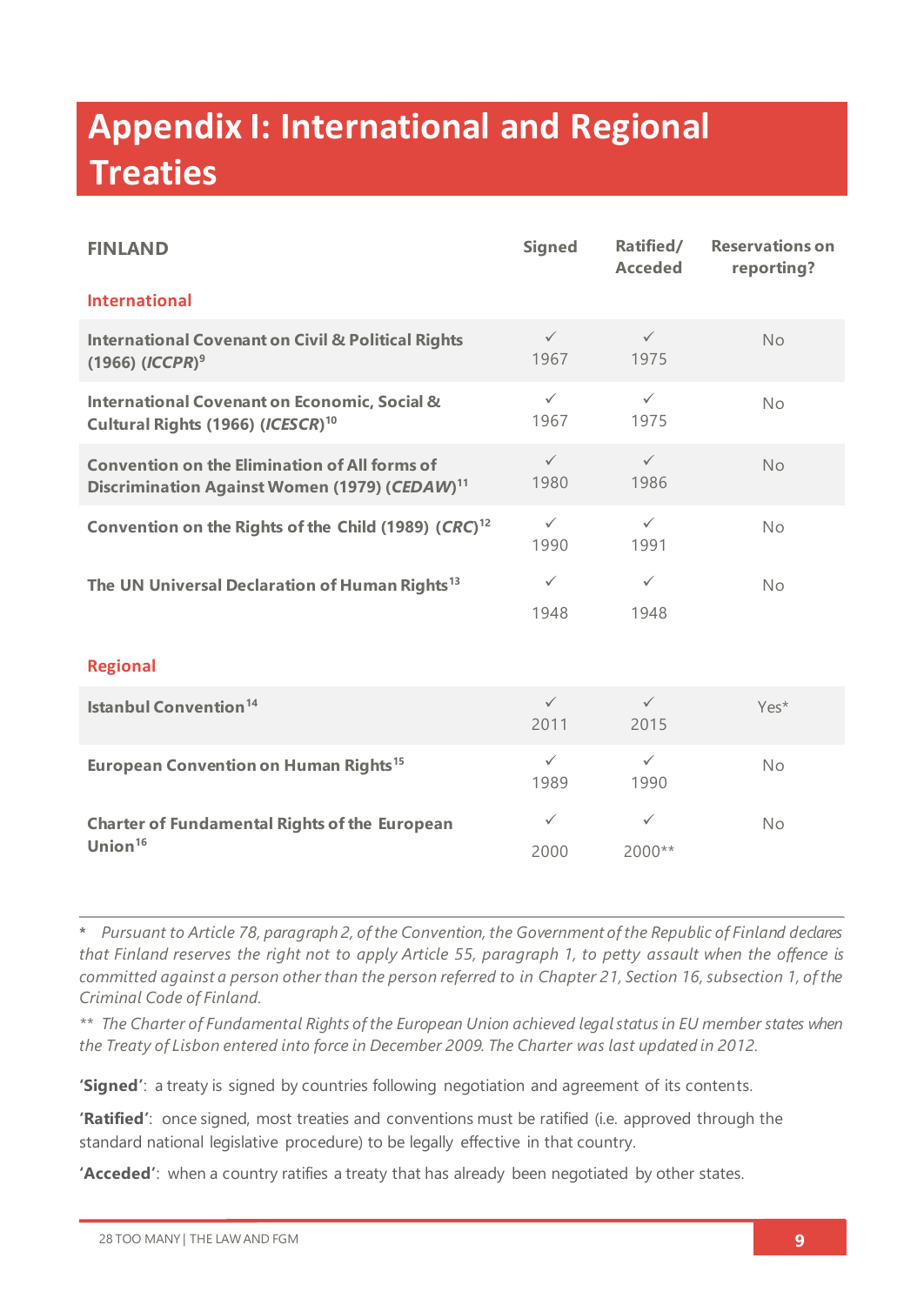# **Appendix II: National Laws**

# **Criminal Code**

## **Art. 1:5**

Suomen ulkopuolella tehtyyn rikokseen, joka on kohdistunut Suomen kansalaiseen, suomalaiseen yhteisöön, säätiöön tai muuhun oikeushenkilöön taikka Suomessa pysyvästi asuvaan ulkomaalaiseen, sovelletaan Suomen lakia, jos teosta Suomen lain mukaan saattaa seurata yli kuuden kuukauden vankeusrangaistus.

### **Art. 1:6**

- (1) Suomen kansalaisen Suomen ulkopuolella tekemään rikokseen sovelletaan Suomen lakia. Jos rikos on tehty millekään valtiolle kuulumattomalla alueella, rangaistavuuden edellytyksenä on, että teosta Suomen lain mukaan saattaa seurata yli kuuden kuukauden vankeusrangaistus.
- (2) Suomen kansalaisena pidetään henkilöä, joka rikoksen tekohetkellä oli tai oikeudenkäynnin alkaessa on Suomen kansalainen.
- (3) Suomen kansalaiseen rinnastetaan
	- 1) henkilö, joka rikoksen tekohetkellä asui tai oikeudenkäynnin alkaessa asuu pysyvästi Suomessa, sekä
	- 2) henkilö, joka tavataan Suomesta ja oikeudenkäynnin alkaessa on Islannin, Norjan, Ruotsin tai Tanskan kansalainen taikka tällöin pysyvästi asuu jossakin näistä maista.

## **Art. 1:11**

- (1) Milloin rikos on tehty vieraan valtion alueella, Suomen lain soveltaminen voidaan perustaa 5, 6 ja 8 §:ään vain, jos rikos myös tekopaikan lain mukaan on rangaistava ja siitä olisi voitu tuomita rangaistus myös tämän vieraan valtion tuomioistuimessa. Rikoksesta ei silloin Suomessa saa tuomita ankarampaa seuraamusta kuin siitä tekopaikan laissa säädetään.
- (2) Vaikka teosta ei säädetä rangaistusta tekopaikan laissa, siihen sovelletaan Suomen lakia, jos sen on tehnyt Suomen kansalainen tai 6 §:n 3 momentin 1 kohdassa tarkoitettu henkilö ja teosta säädetään rangaistus:
	- 1) 11 luvun 5 tai 6 §:ssä, jos teko on sellainen sotarikos tai törkeä sotarikos taikka osallisuusteko niihin, jota tarkoitetaan kulttuuriomaisuuden suojelemisesta aseellisen selkkauksen sattuessa tehdyn yleissopimuksen (SopS 93/1994) toisen pöytäkirjan 15 artiklassa;
	- 2) 15 luvun 12 a §:n nojalla mainitun luvun 1–9 §:ssä;
	- 3) 16 luvun 1–3 §:ssä ja vaikka rikoksen kohteena on 40 luvun 11 §:n 2, 3 tai 5 kohdassa tarkoitettu henkilö taikka ulkomainen virkamies, joka toimii Kansainvälisen rikostuomioistuimen palveluksessa;
	- 4) 16 luvun 13, 14, 14 a tai 14 b §:ssä ja vaikka lainkohtia sovelletaan mainitun luvun 20 §:n nojalla;
	- 5) 17 luvun 18, 18 a tai 19 §:ssä;
	- 6) 20 luvun 1, 2, 4, 5, 6, 7, 7 b tai 8 a–8 c §:ssä; (12.4.2019/486)
	- 7) 20 luvun 9 tai 9 a §:ssä, jos teko kohdistuu kahdeksaatoista vuotta nuorempaan henkilöön;
	- 8) 21 luvun 5 tai 6 §:ssä, 22 luvun 1 tai 2 §:ssä taikka 25 luvun 8 §:ssä, jos teko on naisiin kohdistuvan väkivallan ja perheväkivallan ehkäisemisestä ja torjumisesta tehdyn Euroopan neuvoston yleissopimuksen (SopS 53/2015) 37 artiklassa tarkoitettu avioliittoon pakottaminen, 38 artiklassa tarkoitettu naisen sukuelinten silpominen tai 39 artiklassa tarkoitettu pakotettu raskauden keskeyttäminen tai pakkosterilointi;
	- 9) 29 luvun 1, 2, 5–7 tai 7 a §:ssä, 32 luvun 6 tai 7 §:ssä taikka 36 luvun 1 tai 2 §:ssä, jos teko on unionin taloudellisiin etuihin kohdistuvien petosten torjunnasta rikosoikeudellisin keinoin annetun Euroopan parlamentin ja neuvoston direktiivin (EU) 2017/1371 3 artiklan 2 kohdassa tarkoitettu unionin taloudellisiin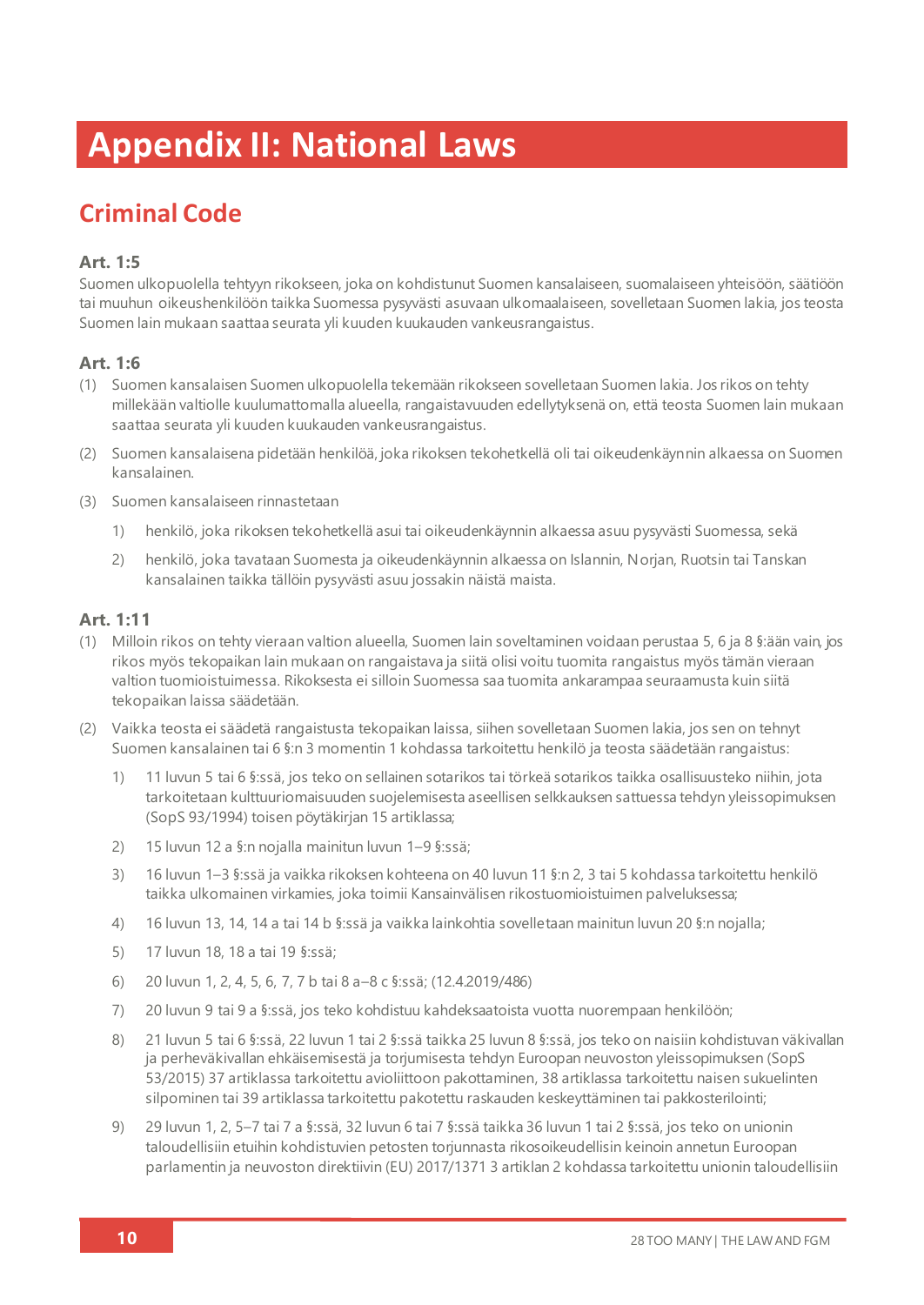etuihin vaikuttava petos tai 4 artiklan 1–3 kohdassa tarkoitettu muu unionin taloudellisiin etuihin liittyvä rikos;

- 10) 30 luvun 7, 7 a, 8 tai 8 a §:ssä ja vaikka lainkohtia sovelletaan mainitun luvun 14 §:n nojalla;
- 11) 40 luvun 1–4 tai 4 a §:ssä, jos rikoksen tekijä on kansanedustaja, ulkomainen virkamies tai ulkomaisen parlamentin jäsen; taikka
- 12) 40 luvun 7, 8, 8 a tai 8 b §:ssä, jos teko on unionin taloudellisiin etuihin kohdistuvien petosten torjunnasta rikosoikeudellisin keinoin annetun Euroopan parlamentin ja neuvoston direktiivin (EU) 2017/1371 4 artiklan 3 kohdassa tarkoitettu varojen väärinkäyttö ja jos rikoksen tekijä on kansanedustaja, ulkomainen virkamies tai ulkomaisen parlamentin jäsen.

### **Art. 5:5**

Joka tahallaan taivuttaa toisen tahalliseen rikokseen tai sen rangaistavaan yritykseen, tuomitaan yllytyksestä rikokseen kuten tekijä.

### **Art. 5:6**

- (1) Joka ennen rikosta tai sen aikana neuvoin, toimin tai muilla tavoin tahallaan auttaa toista tahallisen rikoksen tai sen rangaistavan yrityksen tekemisessä, tuomitaan avunannosta rikokseen saman lainkohdan mukaan kuin tekijä. Rangaistusta määrättäessä sovelletaan kuitenkin, mitä 6 luvun 8 §:n 1 momentin 3 kohdassa sekä 2 ja 4 momentissa säädetään.
- (2) Yllytyksestä rangaistavaan avunantoon rangaistaan avunantona.

### **Art. 6:8**

- (1) Rangaistus määrätään noudattaen lievennettyä rangaistusasteikkoa, jos:
	- 1) tekijä on tehnyt rikoksen alle 18-vuotiaana;
	- 2) rikos on jäänyt yritykseen;
	- 3) tekijä tuomitaan avunantajana rikokseen soveltaen, mitä 5 luvun 6 §:ssä säädetään, tai hänen osallisuutensa rikokseen on muutoin muiden osallisuutta selvästi vähäisempi;
	- 4) rikos on tehty olosuhteissa, jotka läheisesti muistuttavat vastuuvapausperusteiden soveltamiseen johtavia olosuhteita; tai
	- 5) siihen on edellä 6 tai 7 §:ssä mainituilla tai muilla poikkeuksellisilla perusteilla tuomiossa mainittavia erityisiä syitä.
- (2) Määrättäessä rangaistusta 1 momentin nojalla tekijälle saa tuomita enintään kolme neljännestä rikoksesta säädetyn vankeus- tai sakkorangaistuksen enimmäismäärästä ja vähintään rikoksesta säädetyn rangaistuslajin vähimmäismäärän. Jos rikoksesta voisi seurata elinkautinen vankeus, enimmäisrangaistus sen sijasta on kaksitoista vuotta vankeutta ja vähimmäisrangaistus kaksi vuotta vankeutta.
- (3) Mitä 2 momentissa säädetään, sovelletaan myös määrättäessä rangaistusta rikoksen alentuneesti syyntakeisena tehneelle. Alentunut syyntakeisuus ei kuitenkaan vaikuta käytettävissä olevaan enimmäisrangaistukseen.
- (4) Jos rikoksesta on säädetty ankarimmaksi rangaistukseksi vankeutta määräajaksi, tuomioistuin voi tässä pykälässä tarkoitetuissa tapauksissa määrätä rangaistukseksi vankeuden sijasta sakkoa, jos siihen on erityisen painavia syitä.

### **Art. 15:10**

(1) Joka tietää joukkotuhonnan, joukkotuhonnan valmistelun, rikoksen ihmisyyttä vastaan, törkeän rikoksen ihmisyyttä vastaan, hyökkäysrikoksen, hyökkäysrikoksen valmistelun, sotarikoksen, törkeän sotarikoksen, kidutuksen, kemiallisen aseen kiellon rikkomisen, biologisen aseen kiellon rikkomisen, jalkaväkimiinakiellon rikkomisen, Suomen itsemääräämisoikeuden vaarantamisen, maanpetoksen, törkeän maanpetoksen, vakoilun, törkeän vakoilun, valtiopetoksen, törkeän valtiopetoksen, raiskauksen, törkeän raiskauksen, lapsen törkeän seksuaalisen hyväksikäytön, törkeän lapsenraiskauksen, murhan, tapon, surman, törkeän pahoinpitelyn, ryöstön, törkeän ryöstön, ihmiskaupan, törkeän ihmiskaupan, panttivangin ottamisen, törkeän tuhotyön, törkeän terveyden vaarantamisen, ydinräjähderikoksen, kaappauksen, 34 a luvun 1 §:n 1 momentin 3 kohdassa tarkoitetun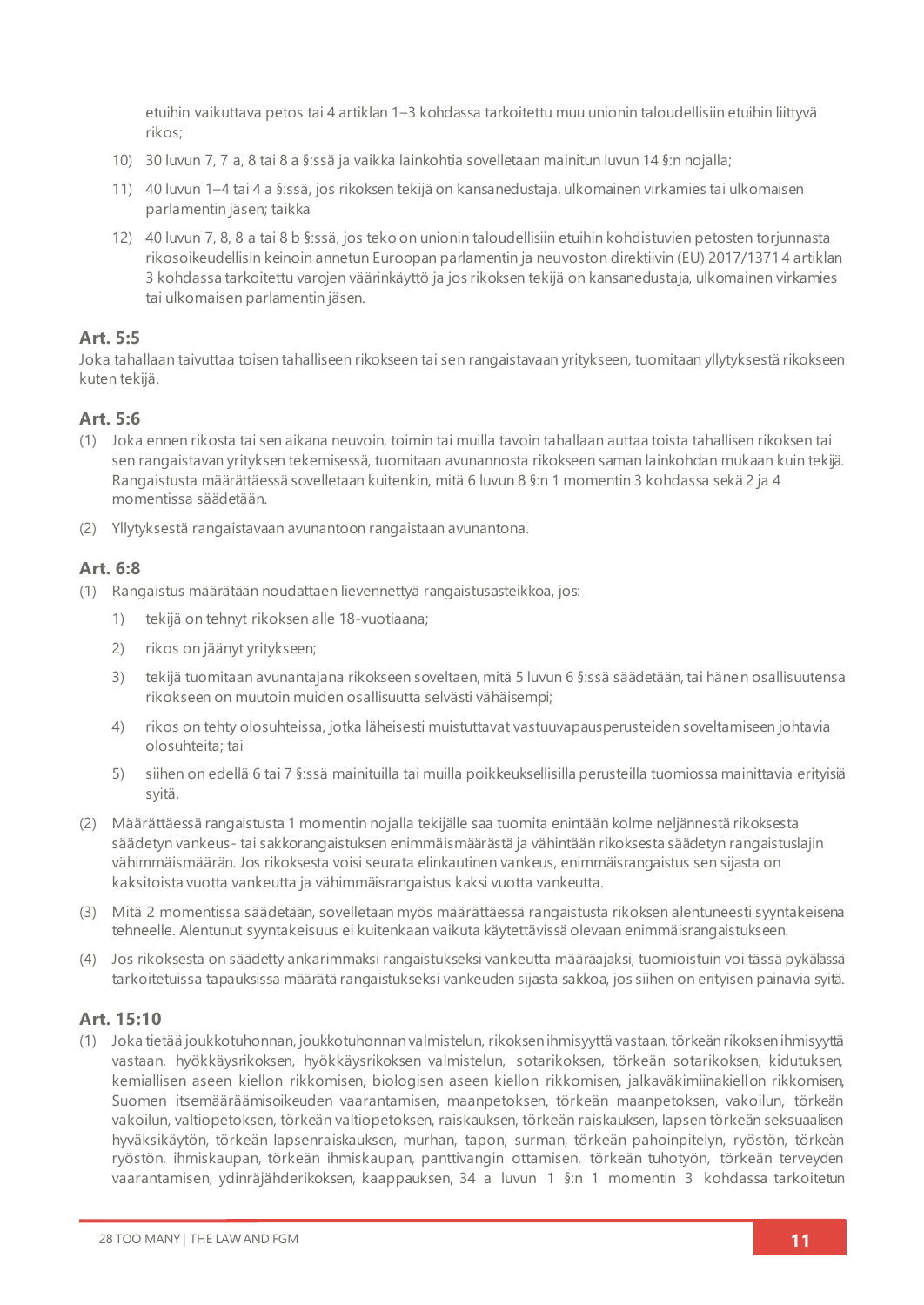terroristisessa tarkoituksessa tehdyn rikoksen, törkeän ympäristön turmelemisen tai törkeän huumausainerikoksen olevan hankkeilla eikä ajoissa, kun rikos vielä olisi estettävissä, anna siitä tietoa viranomaiselle tai sille, jota vaara uhkaa, on tuomittava, jos rikos tai sen rangaistava yritys tapahtuu, törkeän rikoksen ilmoittamatta jättämisestä sakkoon tai vankeuteen enintään kuudeksi kuukaudeksi. (12.4.2019/486)

(2) Törkeän rikoksen ilmoittamatta jättämisestä ei kuitenkaan tuomita rangaistukseen sitä, jonka olisi rikoksen estämiseksi täytynyt antaa ilmi nykyinen tai entinen aviopuolisonsa taikka nykyinen avopuolisonsa, sisaruksensa, sukulaisensa suoraan ylenevässä tai alenevassa polvessa taikka se, johon hänellä on vastaavanlainen parisuhteeseen tai sukulaisuuteen rinnastuva läheinen suhde.

### **Art. 21:5**

- (1) Joka tekee toiselle ruumiillista väkivaltaa taikka tällaista väkivaltaa tekemättä vahingoittaa toisen terveyttä, aiheuttaa toiselle kipua tai saattaa toisen tiedottomaan tai muuhun vastaavaan tilaan, on tuomittava pahoinpitelystä sakkoon tai vankeuteen enintään kahdeksi vuodeksi.
- (2) Yritys on rangaistava.

### **Art. 21:6**

- (1) Jos pahoinpitelyssä
	- 1) aiheutetaan toiselle vaikea ruumiinvamma, vakava sairaus tai hengenvaarallinen tila,
	- 2) rikos tehdään erityisen raa'alla tai julmalla tavalla tai
	- 3) käytetään ampuma- tai teräasetta taikka muuta niihin rinnastettavaa hengenvaarallista välinettä

ja rikos on myös kokonaisuutena arvostellen törkeä, rikoksentekijä on tuomittava törkeästä pahoinpitelystä vankeuteen vähintään yhdeksi ja enintään kymmeneksi vuodeksi.

(2) Yritys on rangaistava.

### **Art. 21:6a**

- (1) Joka 1–3 tai 6 §:ssä tarkoitetun rikoksen tekemistä varten
	- 1) pitää hallussaan ampuma- tai teräasetta tai muuta niihin rinnastettavaa hengenvaarallista välinettä taikka välinettä, joka soveltuu erityisesti käytettäväksi välineenä rikoksessa,
	- 2) sopii toisen kanssa tai laatii yksityiskohtaisen suunnitelman jonkin mainitun rikoksen tekemisestä tai
	- 3) palkkaa, käskee tai muuten yllyttää toista mainitun rikoksen tekemiseen taikka lupautuu tai tarjoutuu tekemään sen

on tuomittava törkeän henkeen tai terveyteen kohdistuvan rikoksen valmistelusta vankeuteen enintään neljäksi vuodeksi.

(2) Jos vaara rikoksen toteuttamisesta on ollut muista kuin satunnaisista syistä vähäinen taikka jos henkilö on vapaaehtoisesti luopunut rikoksen valmistelusta, estänyt sen jatkumisen tai muuten poistanut oman toimintansa merkityksen rikoksen valmistelussa, 1 momenttia ei kuitenkaan sovelleta.

### **Art. 21:7**

Jos pahoinpitely, huomioon ottaen väkivallan, ruumiillisen koskemattomuuden loukkauksen tai terveyden vahingoittamisen vähäisyys taikka muut rikokseen liittyvät seikat, on kokonaisuutena arvostellen vähäinen, rikoksentekijä on tuomittava lievästä pahoinpitelystä sakkoon.

### **Art. 21:10**

Joka huolimattomuudellaan aiheuttaa toiselle ruumiinvamman tai sairauden, joka ei ole vähäinen, on tuomittava vammantuottamuksesta sakkoon tai vankeuteen enintään kuudeksi kuukaudeksi.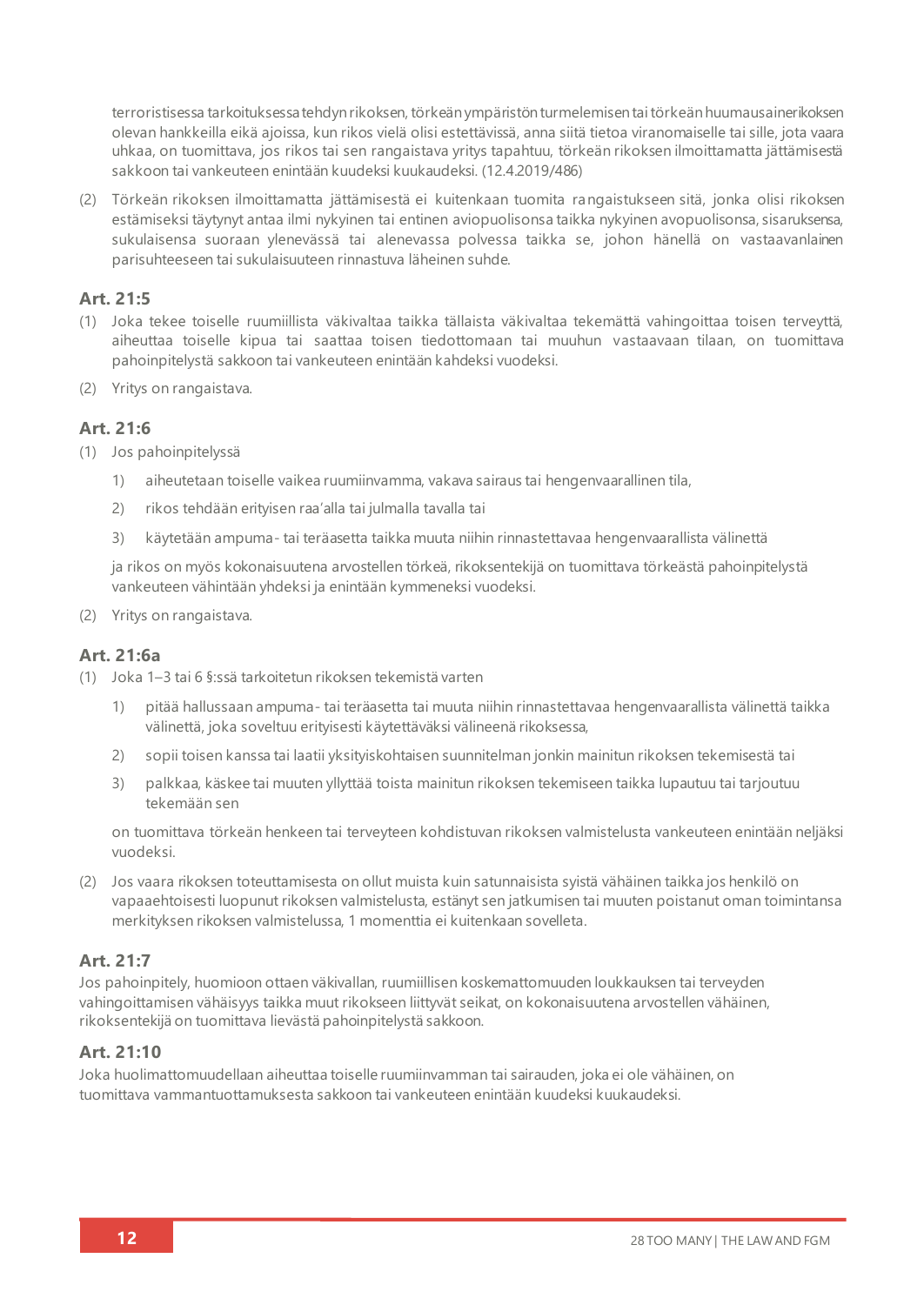## **Art. 21:11**

Jos vammantuottamuksessa ruumiinvamma tai sairaus aiheutetaan törkeällä huolimattomuudella ja rikos on myös kokonaisuutena arvostellen törkeä, rikoksentekijä on tuomittava törkeästä vammantuottamuksesta sakkoon tai vankeuteen enintään kahdeksi vuodeksi.

### **Art. 44:2**

- (1) Joka tahallaan tai törkeästä huolimattomuudesta
- 1) terveydensuojelulain tai sen nojalla annetun säännöksen vastaisesti jättää säädetyn ilmoituksen tekemättä taikka rikkoo viranomaisen antamaa kieltoa tai yleistä tai yksittäistapausta koskevaa määräystä tai
- 2) rikkoo tartuntatautilain (1227/2016) 16 §:ssä tarkoitetussa pakollista terveystarkastusta, 60 §:ssä tarkoitetussa karanteenia tai 63 §:ssä tarkoitetussa eristämistä koskevassa yleisessä tai yksittäistapausta koskevassa päätöksessä tai 54 §:n nojalla säädetyssä pakollista rokotusta koskevassa asetuksessa yleisvaarallisen tartuntataudin leviämisen estämiseksi asetetun velvollisuuden, (21.12.2016/1237)

on tuomittava, jollei teosta muualla laissa säädetä ankarampaa rangaistusta, terveydensuojelurikkomuksesta sakkoon tai vankeuteen enintään kolmeksi kuukaudeksi.

### **Art. 44:3**

- (1) Joka ilman laillista oikeutta toimii terveydenhuollon ammattihenkilöistä annetussa laissa (559/1994) tarkoitettuna ammattihenkilönä, on tuomittava luvattomasta terveydenhuollon ammattitoimen harjoittamisesta sakkoon tai vankeuteen enintään kuudeksi kuukaudeksi.
- (2) Luvattomasta terveydenhuollon ammattitoimen harjoittamisesta tuomitaan myös se, joka ilman lääkelain (395/1987) mukaista lupaa harjoittaa lääketukkukauppaa tai apteekkiliikettä taikka ilman yksityisestä terveydenhuollosta annetussa laissa (152/1990) vaadittua lupaa ylläpitää terveydenhuollon palveluja tuottavaa yksikköä.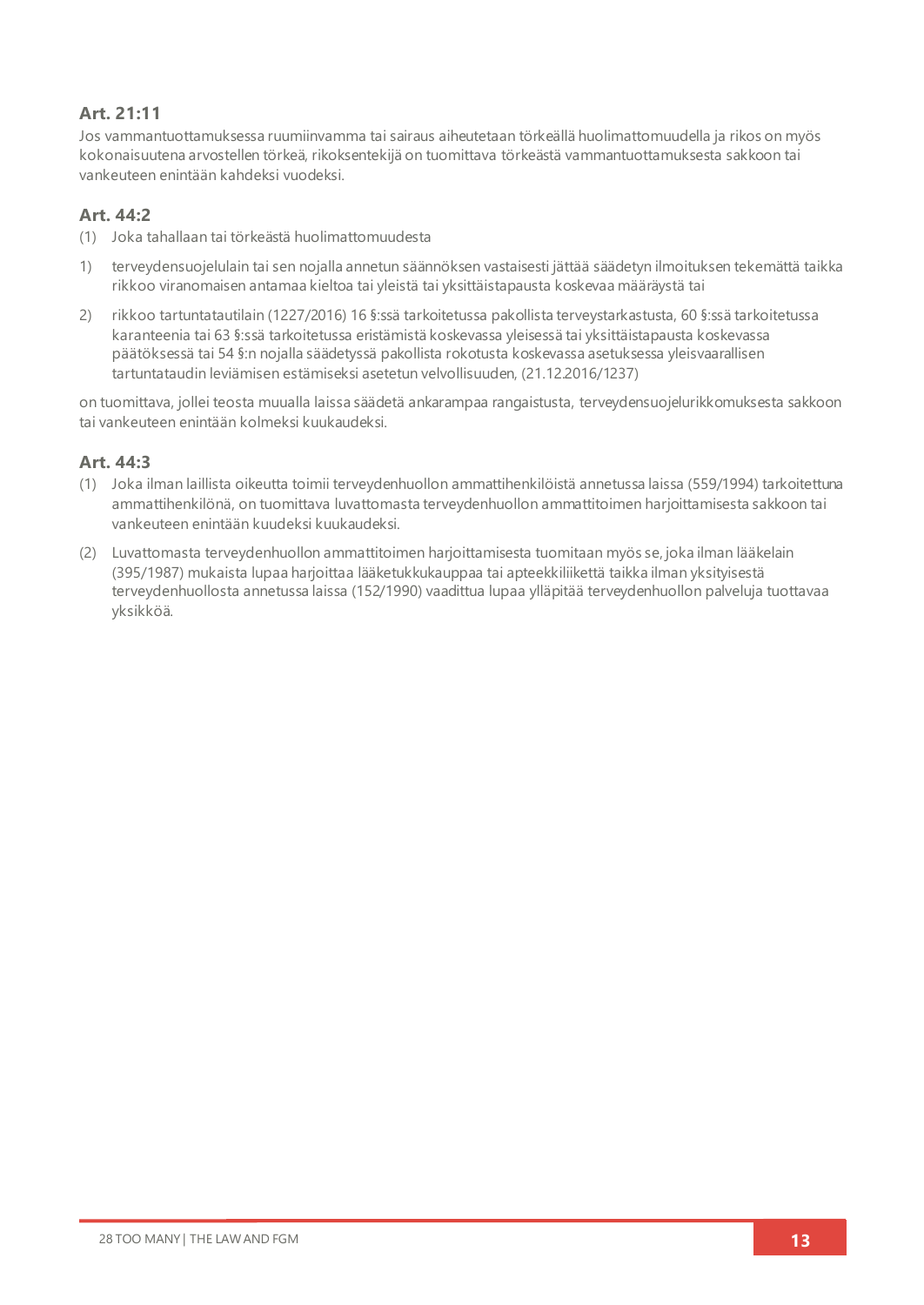# **Child Welfare Act**

### **Art. 25**

- (1) Jonkin seuraavista tahoista palveluksessa tai luottamustoimessa oleva, vastaavissa tehtävissä toimeksiantosuhteessa tai itsenäisenä ammatinharjoittajana toimiva sekä kaikki terveydenhuollon ammattihenkilöt ovat velvollisia salassapitosäännösten estämättä viipymättä ilmoittamaan kunnan sosiaalihuollosta vastaavalle toimielimelle, jos he ovat tehtävässään saaneet tietää lapsesta, jonka hoidon ja huolenpidon tarve, kehitystä vaarantavat olosuhteet tai oma käyttäytyminen edellyttää mahdollista lastensuojelun tarpeen selvittämistä:
	- 1) sosiaali- ja terveydenhuolto tai lasten päivähoito;
	- 2) opetustoimi;
	- 3) nuorisotoimi;
	- 4) poliisitoimi;
	- 5) Rikosseuraamuslaitos;
	- 6) palo- ja pelastustoimi;
	- 7) sosiaalipalvelujen, lasten päivähoidon tai terveydenhuollon palvelujen tuottaja;
	- 8) opetuksen tai koulutuksen järjestäjä;
	- 9) seurakunta tai muu uskonnollinen yhdyskunta;
	- 10) kansainvälistä suojelua hakevan vastaanotosta sekä ihmiskaupan uhrin tunnistamisesta ja auttamisesta annetun lain (746/2011) 3 §:ssä tarkoitettu vastaanottokeskus tai järjestelykeskus;
	- 11) hätäkeskustoimintaa harjoittava yksikkö;
	- 12) koululaisten aamu- tai iltapäivätoimintaa harjoittava yksikkö;
	- 13) Tulli;
	- 14) rajavartiolaitos;
	- 15) ulosottoviranomainen;
	- 16) Kansaneläkelaitos.
- (2) Myös muu kuin 1 momentissa tarkoitettu henkilö voi tehdä tällaisen ilmoituksen häntä mahdollisesti koskevien salassapitosäännösten estämättä.
- (3) Edellä 1 momentissa tarkoitetuilla henkilöillä on velvollisuus tehdä salassapitosäännösten estämättä ilmoitus poliisille, kun heillä on tehtävässään tietoon tulleiden seikkojen perusteella syytä epäillä, että lapseen on kohdistettu:
	- 1) rikoslain (39/1889) 20 luvussa seksuaalirikoksena rangaistavaksi säädetty teko; tai
	- 2) sellainen rikoslain 21 luvussa henkeen ja terveyteen kohdistuvana rikoksena rangaistavaksi säädetty teko, josta säädetty enimmäisrangaistus on vähintään kaksi vuotta vankeutta.
- (4) Sen estämättä, mitä 1 ja 3 momentissa säädetään, on voimassa, mitä rippiin tai muuhun sielunhoitoon liittyvästä salassapitovelvollisuudesta erikseen säädetään tai määrätään.

### **Art. 40**

- (1) Lapsi on otettava sosiaalihuollosta vastaavan toimielimen huostaan ja järjestettävä hänelle sijaishuolto, jos:
	- 1) puutteet lapsen huolenpidossa tai muut kasvuolosuhteet uhkaavat vakavasti vaarantaa lapsen ter veyttä tai kehitystä; tai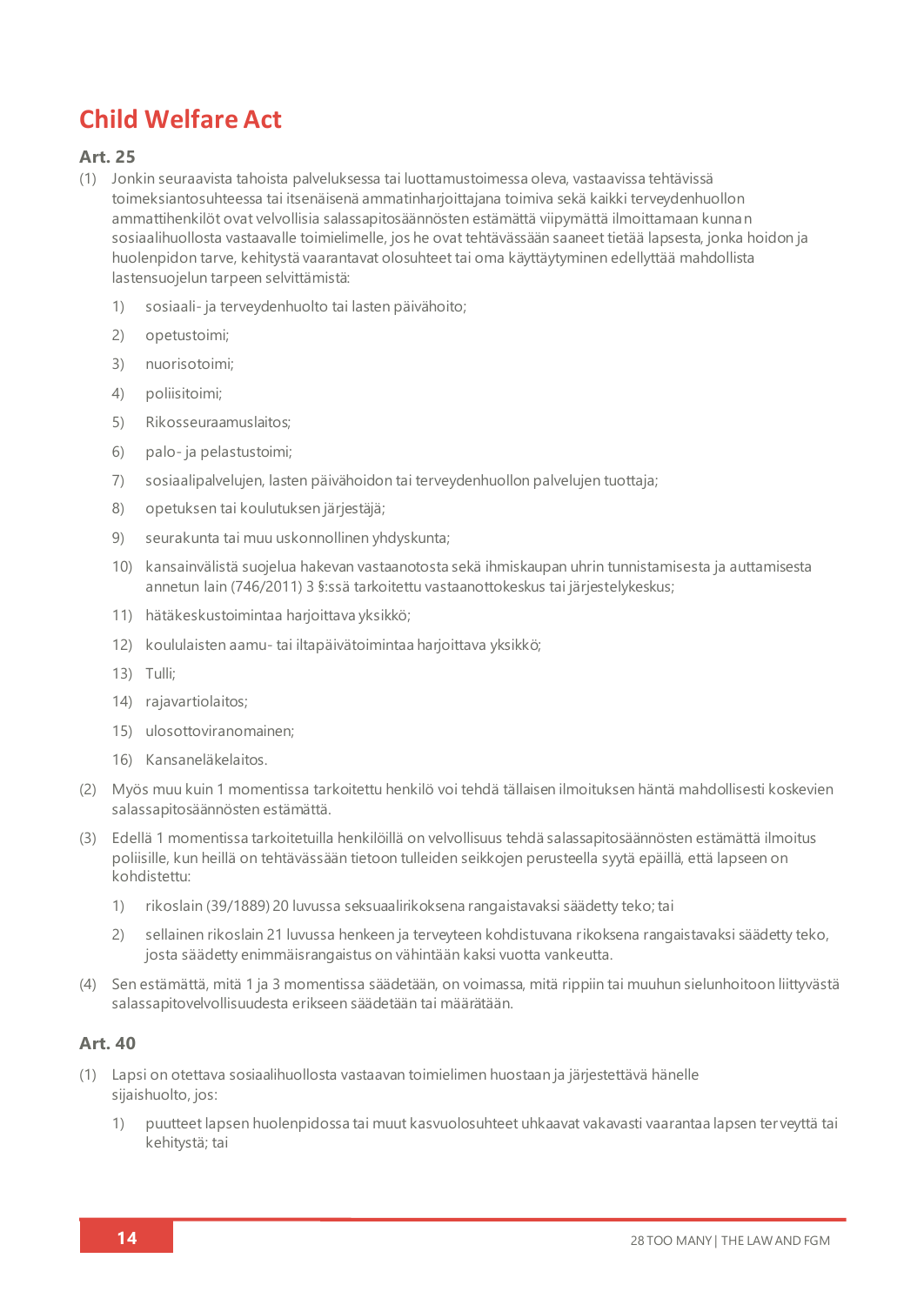- 2) lapsi vaarantaa vakavasti terveyttään tai kehitystään käyttämällä päihteitä, tekemällä muun kuin vähäisenä pidettävän rikollisen teon tai muulla niihin rinnastettavalla käyttäytymisellään.
- (2) Huostaanottoon ja sijaishuollon järjestämiseen voidaan kuitenkin ryhtyä vain, jos:
	- 1) 7 luvussa tarkoitetut toimet eivät olisi lapsen edun mukaisen huolenpidon toteuttamiseksi sopivia tai mahdollisia taikka jos ne ovat osoittautuneet riittämättömiksi; ja
	- 2) sijaishuollon arvioidaan olevan 4 §:n mukaisesti lapsen edun mukaista.

# **The Constitution of Finland**

### **Art. 2:7**

Jokaisella on oikeus elämään sekä henkilökohtaiseen vapauteen, koskemattomuuteen ja turvallisuuteen.

Ketään ei saa tuomita kuolemaan, kiduttaa eikä muutoinkaan kohdella ihmisarvoa loukkaavasti.

Henkilökohtaiseen koskemattomuuteen ei saa puuttua eikä vapautta riistää mielivaltaisesti eikä ilman laissa säädettyä perustetta. Rangaistuksen, joka sisältää vapaudenmenetyksen, määrää tuomioistuin. Muun vapaudenmenetyksen laillisuus voidaan saattaa tuomioistuimen tutkittavaksi. Vapautensa menettäneen oikeudet turvataan lailla.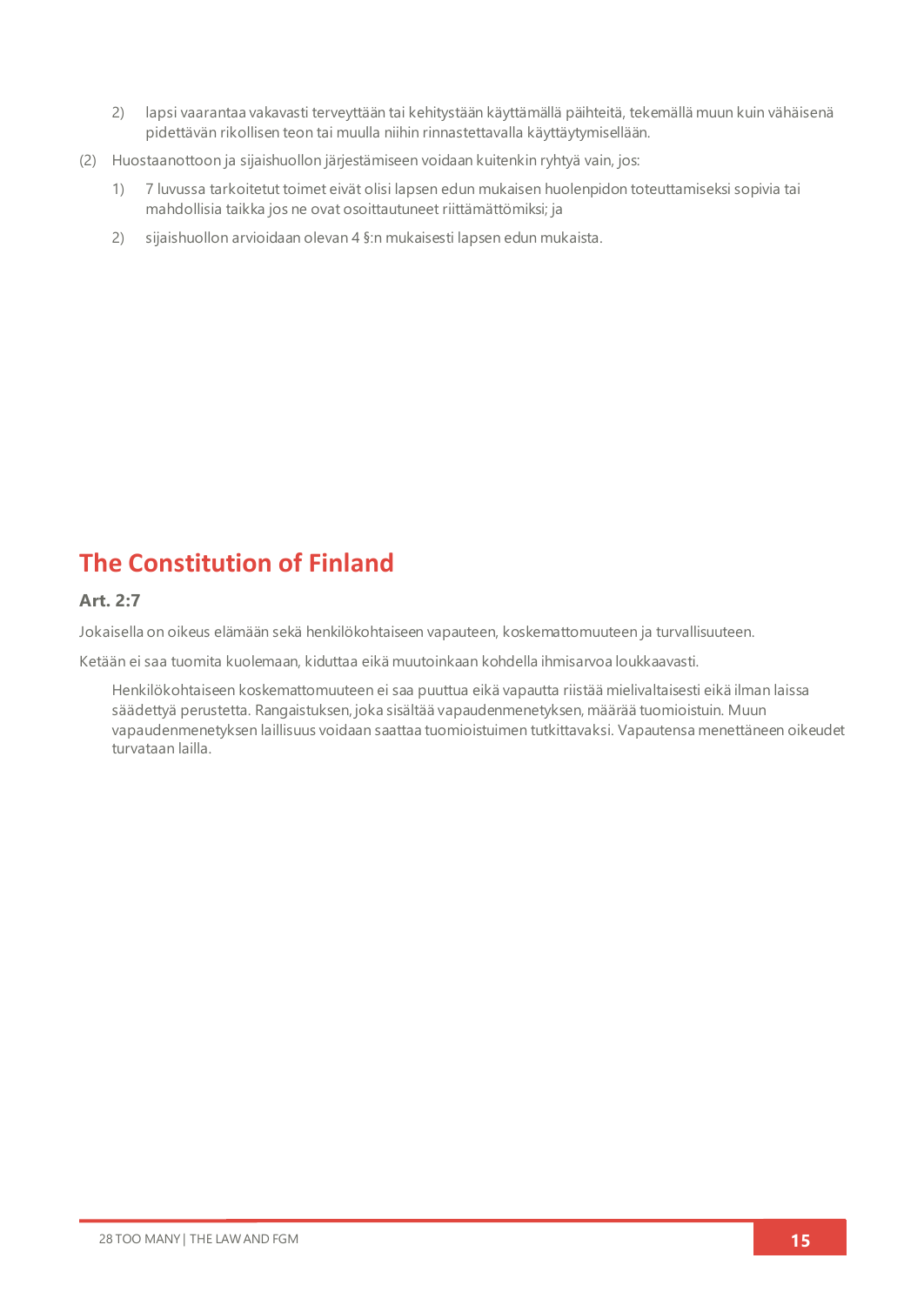- 1 Statistics Finland (2021) *Birth rate showed a slight growth in 2020*. Available at [https://www.stat.fi/til/vamuu/2020/12/vamuu\\_2020\\_12\\_2021-01-21\\_tie\\_001\\_en.html](https://www.stat.fi/til/vamuu/2020/12/vamuu_2020_12_2021-01-21_tie_001_en.html) (accessed 5 July 2021).
- 2 Publications of the Ministry of Social Affairs and Health (2019) *Action plan for the prevention of female genital mutilation (FGM)*. Available at https://julkaisut.valtioneuvosto.fi/bitstream/handle/10024/161524/STM J\_07\_19\_Action\_plan\_for\_the\_prevention of female genital mutilation FGM.pdf?sequence=1&isAllowed=y (accessed 5 July 2021).
- 3 *Ibid*.
- 4 *Ibid*.
- 5 Ihmisoikeusliitto ry (2011) *Tyttöjen ja naisten ympärileikkaus Suomessa, Asiantuntijaryhmän suositukset sosiaalija terveydenhuollon henkilöstölle*. Available a[t https://ihmisoikeusliitto.fi/wp](https://ihmisoikeusliitto.fi/wp-content/uploads/2014/05/Tyttojen_ja_naisten_ymparileikkaus_Suomessa_Suositus_sosiaali_ja_terveydenhuollon_henkilostolle_IOL_2011.pdf)content/uploads/2014/05/Tyttojen ja naisten ymparileikkaus Suomessa Suositus sosiaali ja terveydenhuollon [henkilostolle\\_IOL\\_2011.pdf](https://ihmisoikeusliitto.fi/wp-content/uploads/2014/05/Tyttojen_ja_naisten_ymparileikkaus_Suomessa_Suositus_sosiaali_ja_terveydenhuollon_henkilostolle_IOL_2011.pdf) (accessed 24 February 2022).
- 6 Ihmisoikeusliitto ry (2011) *Tyttöjen ja naisten ympärileikkaus Suomessa, Asiantuntijaryhmän suositukset sosiaalija terveydenhuollon henkilöstölle*. Available a[t https://ihmisoikeusliitto.fi/wp](https://ihmisoikeusliitto.fi/wp-content/uploads/2014/05/Tyttojen_ja_naisten_ymparileikkaus_Suomessa_Suositus_sosiaali_ja_terveydenhuollon_henkilostolle_IOL_2011.pdf)[content/uploads/2014/05/Tyttojen\\_ja\\_naisten\\_ymparileikkaus\\_Suomessa\\_Suositus\\_sosiaali\\_ja\\_terveydenhuollon\\_](https://ihmisoikeusliitto.fi/wp-content/uploads/2014/05/Tyttojen_ja_naisten_ymparileikkaus_Suomessa_Suositus_sosiaali_ja_terveydenhuollon_henkilostolle_IOL_2011.pdf) [henkilostolle\\_IOL\\_2011.pdf](https://ihmisoikeusliitto.fi/wp-content/uploads/2014/05/Tyttojen_ja_naisten_ymparileikkaus_Suomessa_Suositus_sosiaali_ja_terveydenhuollon_henkilostolle_IOL_2011.pdf) (accessed 24 February 2022).
- 7 *Ibid*.
- 8 Abdirizak Hassan Mohamed and Johanna Latvala (2020) *Female genital mutilation (FGM) Awareness and perceptions of Somali men in the Helsinki region, Finland*. Finnish League for Human Rights Ihmisoikeusliitto. Available a[t https://ihmisoikeusliitto.fi/wp-content/uploads/2020/09/FGM-Awareness-and-perceptions-of-](https://ihmisoikeusliitto.fi/wp-content/uploads/2020/09/FGM-Awareness-and-perceptions-of-Somali-men-in-the-Helsinki-region.pdf)[Somali-men-in-the-Helsinki-region.pdf](https://ihmisoikeusliitto.fi/wp-content/uploads/2020/09/FGM-Awareness-and-perceptions-of-Somali-men-in-the-Helsinki-region.pdf) (accessed 5 July 2021).
- 9 *International Covenant on Civil and Political Rights* (1966) United Nations Treaty Collection: Status of Treaties*.* Available a[t https://treaties.un.org/Pages/ViewDetails.aspx?src=TREATY&mtdsg\\_no=IV-](https://treaties.un.org/Pages/ViewDetails.aspx?src=TREATY&mtdsg_no=IV-4&chapter=4&clang=_en)[4&chapter=4&clang=\\_en](https://treaties.un.org/Pages/ViewDetails.aspx?src=TREATY&mtdsg_no=IV-4&chapter=4&clang=_en) (accessed 5 July 2021).
- 10 *International Covenant on Economic, Social and Cultural Rights* (1966) United Nations Treaty Collection: Status of Treaties. Available a[t https://treaties.un.org/Pages/ViewDetails.aspx?src=TREATY&mtdsg\\_no=IV-3&chapter=4](https://treaties.un.org/Pages/ViewDetails.aspx?src=TREATY&mtdsg_no=IV-3&chapter=4) (accessed 5 July 2021).
- 11 *Convention on the Elimination of All Forms of Discrimination Against Women* (1979) United Nations Treaty Collection: Status of Treaties. Available a[t https://treaties.un.org/Pages/](https://treaties.un.org/Pages/ViewDetails.aspx?src=IND&mtdsg_no=IV-8&chapter=4&clang=_en#9) [ViewDetails.aspx?src=IND&mtdsg\\_no=IV-8&chapter=4&clang=\\_en#9](https://treaties.un.org/Pages/ViewDetails.aspx?src=IND&mtdsg_no=IV-8&chapter=4&clang=_en#9) (accessed 17 May 2021).
- 12 *Convention on the Rights of the Child* (1989) United Nation Treaty Collection: Status of Treaties. Available at [https://treaties.un.org/pages/ViewDetails.aspx?src=TREATY&mtdsg\\_no=IV-11&chapter=4&clang=\\_en](https://treaties.un.org/pages/ViewDetails.aspx?src=TREATY&mtdsg_no=IV-11&chapter=4&clang=_en) (accessed 5 July 2021).
- 13 *The UN Universal Declaration of Human Rights* (1948) Available at <https://www.un.org/sites/un2.un.org/files/udhr.pdf> (accessed 24 February 2022).
- 14 Council of Europe (2021) *Chart of signatures and ratifications of Treaty 210, Convention on preventing and combating violence against women and domestic violence*. Available at [https://www.coe.int/en/web/conventions/full-list/-/conventions/treaty/197/](https://www.coe.int/en/web/conventions/full-list/-/conventions/treaty/197/?module=signatures-by-treaty&treatynum=210) [?module=signatures-by-treaty&treatynum=210](https://www.coe.int/en/web/conventions/full-list/-/conventions/treaty/197/?module=signatures-by-treaty&treatynum=210) (accessed 5 July 2021).
	- Council of Europe (2021) *Reservations and Declarations for Treaty 210, Convention on preventing and combating violence against women and domestic violence*. Available at [https://www.coe.int/en/web/conventions/full-list/-/conventions/treaty/197/](https://www.coe.int/en/web/conventions/full-list/-/conventions/treaty/197/?module=declarations-by-treaty&numSte=210&codeNature=0) [?module=declarations-by-treaty&numSte=210&codeNature=0](https://www.coe.int/en/web/conventions/full-list/-/conventions/treaty/197/?module=declarations-by-treaty&numSte=210&codeNature=0) (accessed 5 July 2021).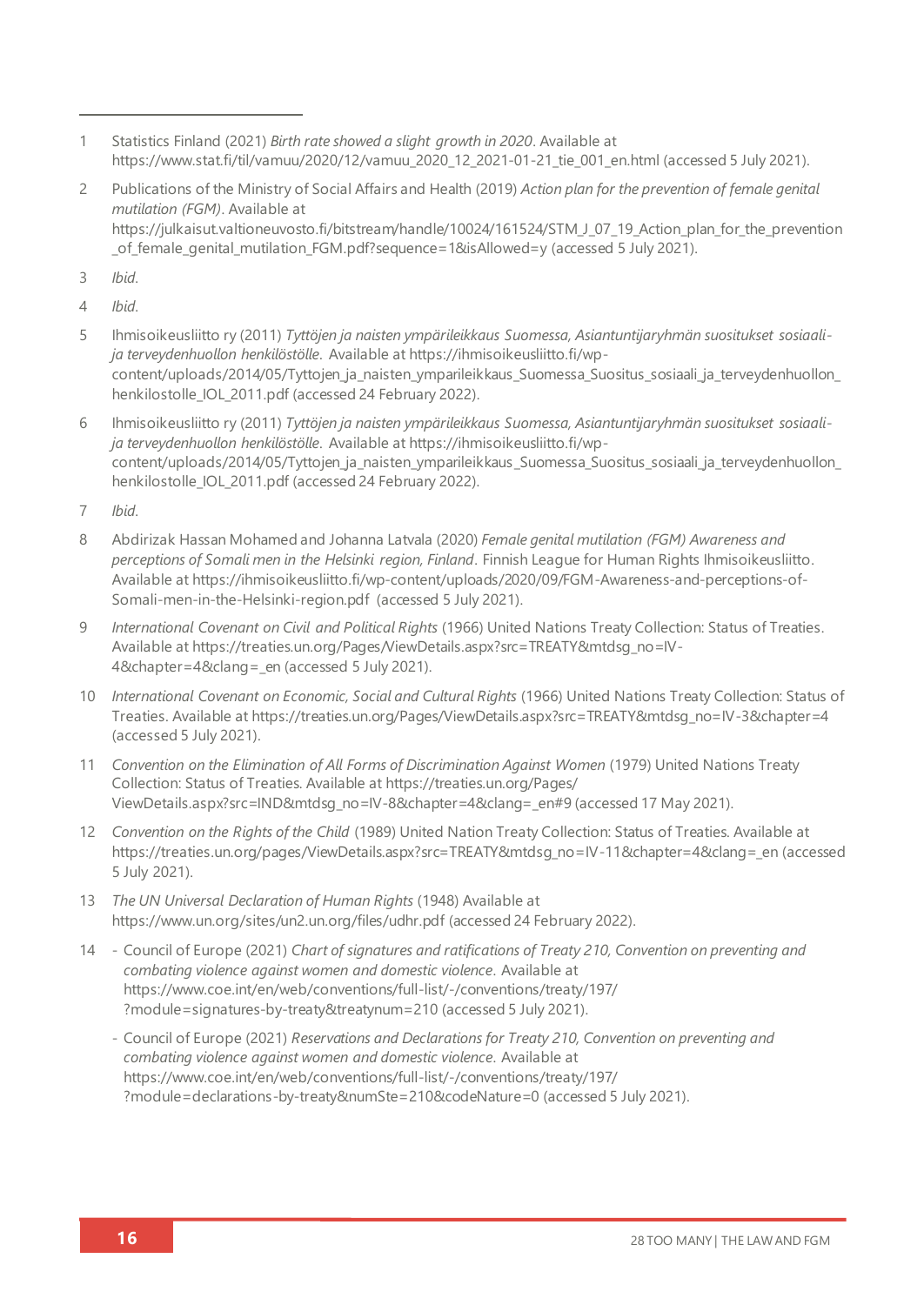- 15 Council of Europe (2021) *Chart of Signatures and Ratifications of Treaty 005, Convention for the Protection of Human Rights and Fundamental Freedoms*. Available a[t coe.int/en/web/conventions/full-list/-](coe.int/en/web/conventions/full-list/-/conventions/treaty/005/signatures?module=signatures-by-treaty&treatynum=005) [/conventions/treaty/005/signatures?module=signatures-by-treaty&treatynum=005](coe.int/en/web/conventions/full-list/-/conventions/treaty/005/signatures?module=signatures-by-treaty&treatynum=005) (accessed 5 July 2021).
	- Council of Europe (2021) *Reservations and Declarations for Treaty 005, Convention for the Protection of Human Rights and Fundamental Freedoms*. Available a[t https://www.coe.int/en/web/conventions/full-list/-](https://www.coe.int/en/web/conventions/full-list/-/conventions/treaty/005/?module=declarations-by-treaty&numSte=005&codeNature=0) [/conventions/treaty/005/?module=declarations-by-treaty&numSte=005&codeNature=0](https://www.coe.int/en/web/conventions/full-list/-/conventions/treaty/005/?module=declarations-by-treaty&numSte=005&codeNature=0) (accessed 5 July 2021).
- 16 *Charter of Fundamental Rights of the European Union* (2012). Available a[t https://eur-lex.europa.eu/legal](https://eur-lex.europa.eu/legal) content/EN/TXT/?uri=celex%3A12012P%2FTXT (accessed 24 February 2022).

#### *Cover images:* Image of Finland from Canva stock library.

melnyk58 (undated) *Portrait of beautiful African American business woman with little kid looking at copyspace . . .* 123RF image ID 148852054.

*Please note that the use of a photograph of any girl or woman in this report does not imply that she has, nor has not, undergone FGM.*

#### *Disclaimer by HPP Attorneys Ltd:*

*HPP assumes no responsibility or liability for any errors or omissions in the content of this report and the content of this report does not represent legal advice in respect of the laws of Finland. The information contained in this report is provided on an 'as is' basis with no guarantees, representations or warranties as to completeness, accuracy, usefulness or timeliness.*